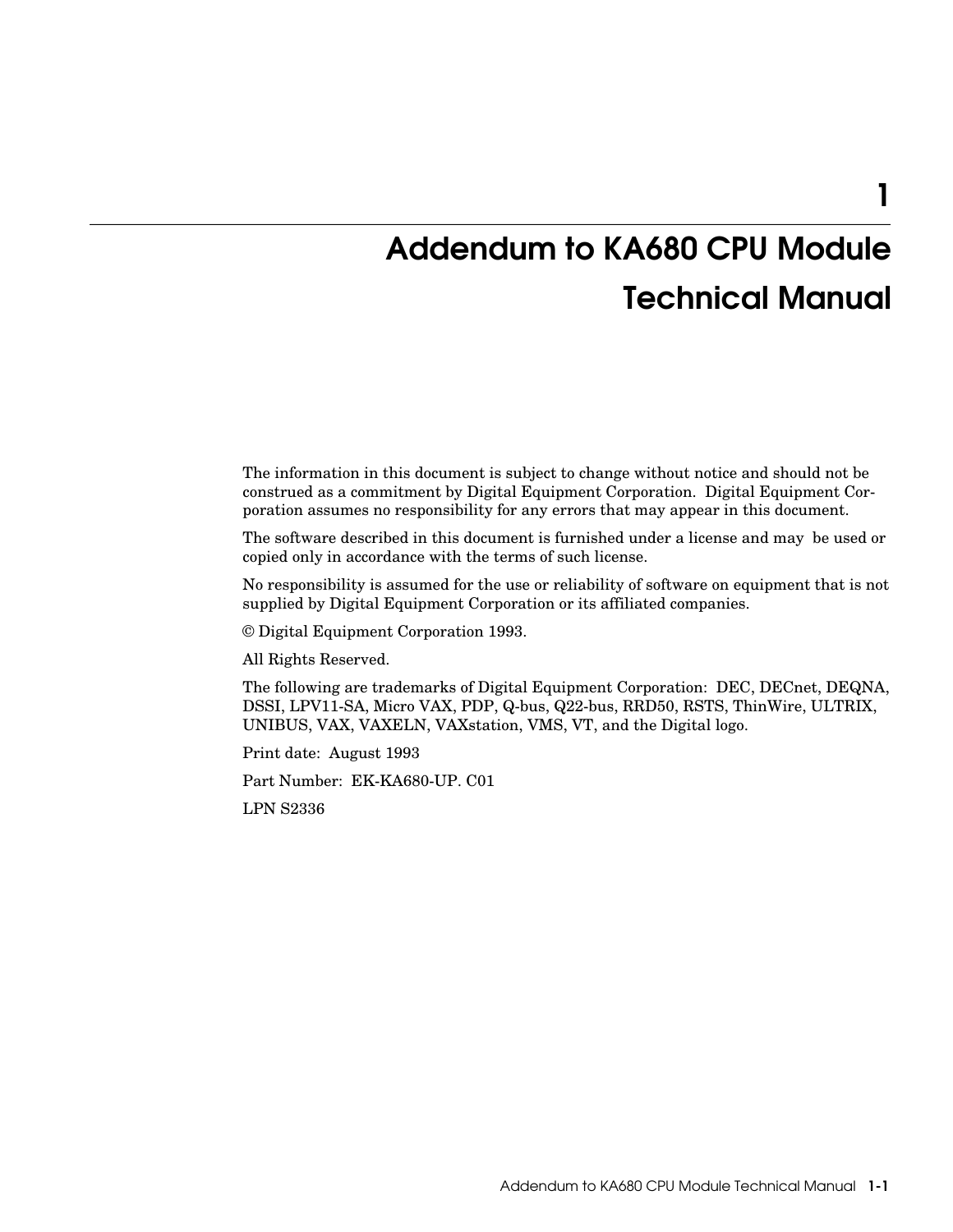# Preface

This document is an addendum to the KA680 CPU Module Technical (Part number EK-KA680-TM.001). Included are changes and additions pertaining to the KA675, KA681 KA690, KA691, and KA692 CPU modules.

| Module       | Clock | Speed Cache Size | VIC? | I/O<br>Expansion? |
|--------------|-------|------------------|------|-------------------|
| <b>KA675</b> | 16ns  | 128 KByte        | No   | No                |
| <b>KA680</b> | 14ns  | 128 KByte        | Yes  | No                |
| <b>KA690</b> | 12ns  | 512 KByte        | Yes  | No                |
| <b>KA681</b> | 14ns  | 128 KByte        | Yes  | Yes               |
| <b>KA691</b> | 12ns  | 512 KByte        | Yes  | Yes               |
| <b>KA692</b> | 10ns  | 2 MByte          | Yes  | Yes               |

The table below outlines the key differences between the six CPU modules:

Changes to the technical manual itself are listed on the following pages. The changes are bulleted, listed by page number, followed by a description of the change. Unless otherwise noted in this document, all references to the KA680 CPU module in the KA680 CPU Module Technical Manual can be taken to include the KA675, KA681, KA690, KA691, and KA692 CPU modules.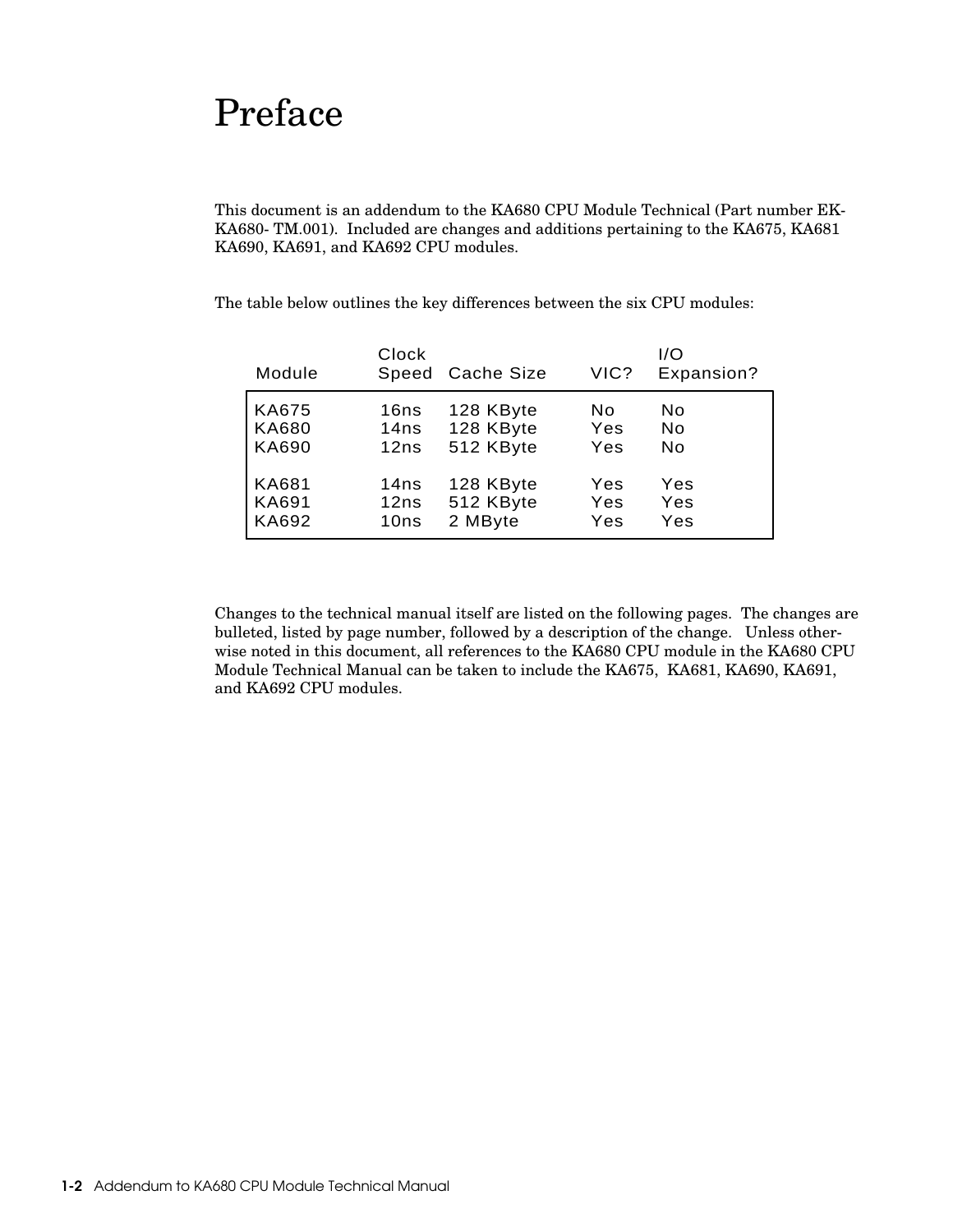# **Changes, additions to the KA680 CPU Module Technical Manual to include the KA675, KA681, KA690, KA691, and KA692 CPUs:**

#### **Page 1-1:**

- Figure 1-1, rename to KA675/KA680/KA690 Module in a System
- Add figure: KA681/KA691/KA692 Module in a System



#### **Page 1-3:**

Major hardware components description changes:

| 512KB; each 128KB by 8 FLASH programmable<br>• Firmware ROMs $(4)$<br>(KA675, KA680, KA690)<br>512KB; each 256KB by 8 FLASH programmable<br>• Firmware ROMs $(2)$<br>(KA681, KA691, KA692)<br>• CDAL Bus connectors<br>(KA681, KA691, KA692) | • Cache RAMs | 128 KB backup cache (KA675, KA680, KA681) / 512 KB<br>backup cache (KA690, KA691)/2MB backup cache (KA692) |
|----------------------------------------------------------------------------------------------------------------------------------------------------------------------------------------------------------------------------------------------|--------------|------------------------------------------------------------------------------------------------------------|
|                                                                                                                                                                                                                                              |              |                                                                                                            |
|                                                                                                                                                                                                                                              |              |                                                                                                            |
|                                                                                                                                                                                                                                              |              | 96- pin connectors for daughter card option (e.g., KFDDB)                                                  |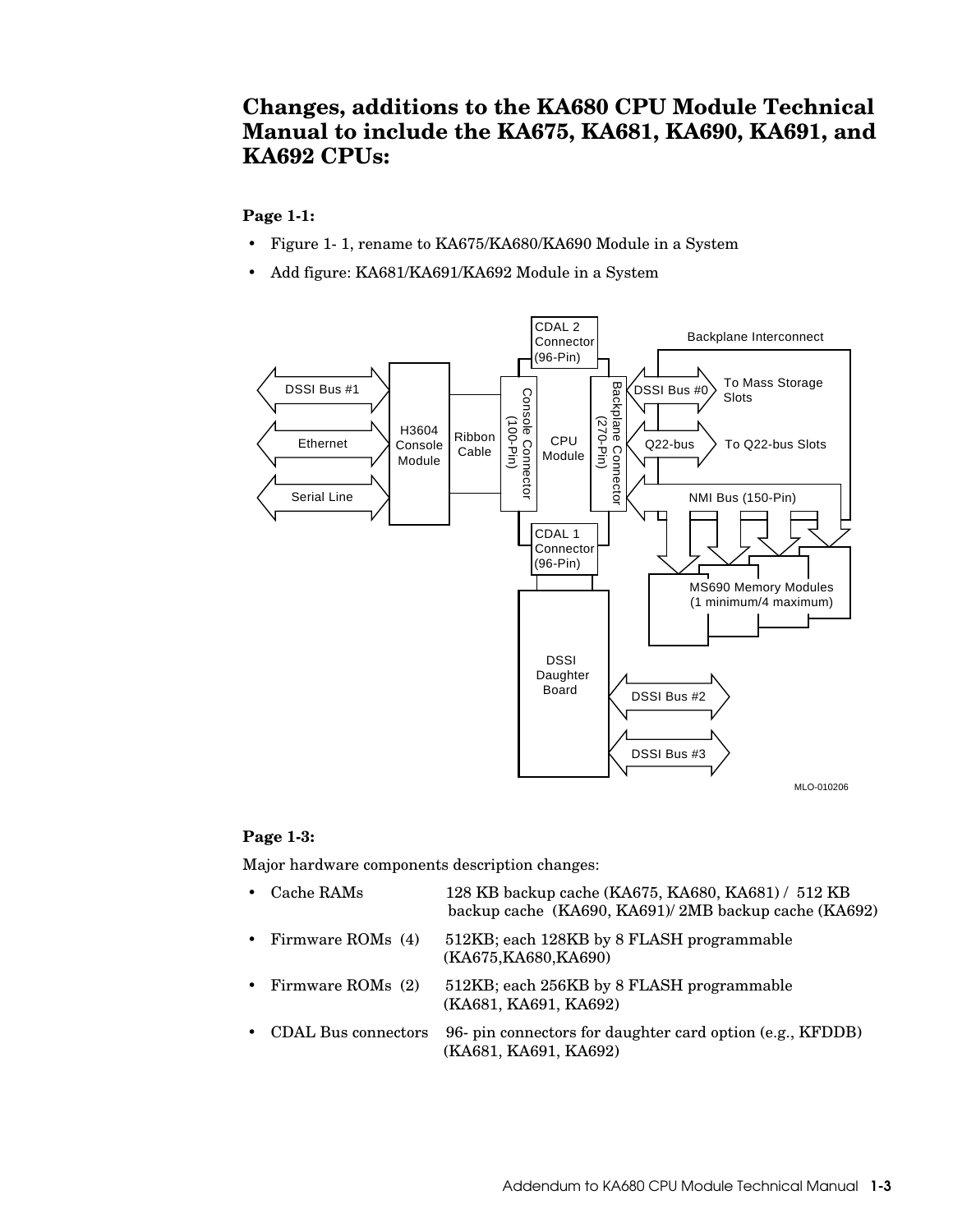- Figure 1-3, rename to KA675/KA680/KA690 Module Component Side
- Add figure: KA681/KA691/KA692 Module Component Side

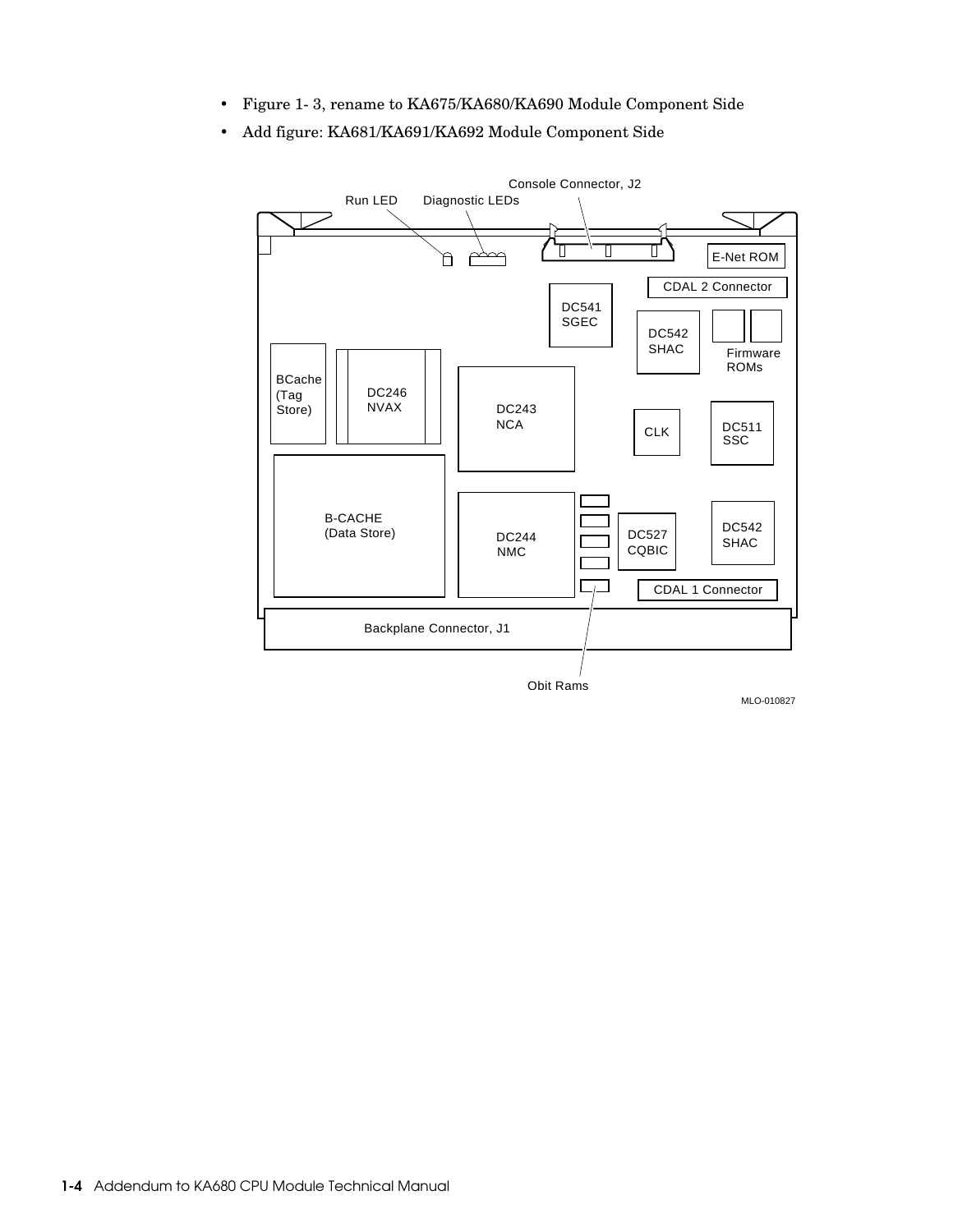#### **Page 1-4:**

- Figure 1-4, rename to KA675/KA680/KA690 CPU Module Block Diagram
- Add figure: KA681/KA691/KA692 CPU Module Block Diagram



#### **Page 1-5:**

• Section 1.2.1.2 The Cache Memory, first paragraph. Change to:

The *processor modules* use a 3-level cache architecture to maximize performance. The first level of cache, referred to as the *virtual instruction cache* (VIC), is 2 kilobytes (KB), and is located in the CPU chip. This cache handles instructions only (no data references), and deals only with virtual addresses. In this way, the CPU can obtain instruction information without the need for virtual to physical address translation, thereby decreasing the latency and improving performance. *The KA675 processor module does not implement this first level of cache.*

• Section 1.2.1.2 The Cache Memory, third paragraph. Change to:

The third level of cache, referred to as the *backup cache* (Bcache), stores instructions and data. *The KA675, KA680, and KA681 Bcache is 128 KBytes, the KA690 and KA691 Bcache is 512 KBytes, and the KA692 Bcache is 2 MBytes.* The Bcache is controlled by the Bcache controller located in the CPU chip. The data and tag store memory for this cache is located in SRAM chips on the *CPU* module. The Bcache uses physical addresses.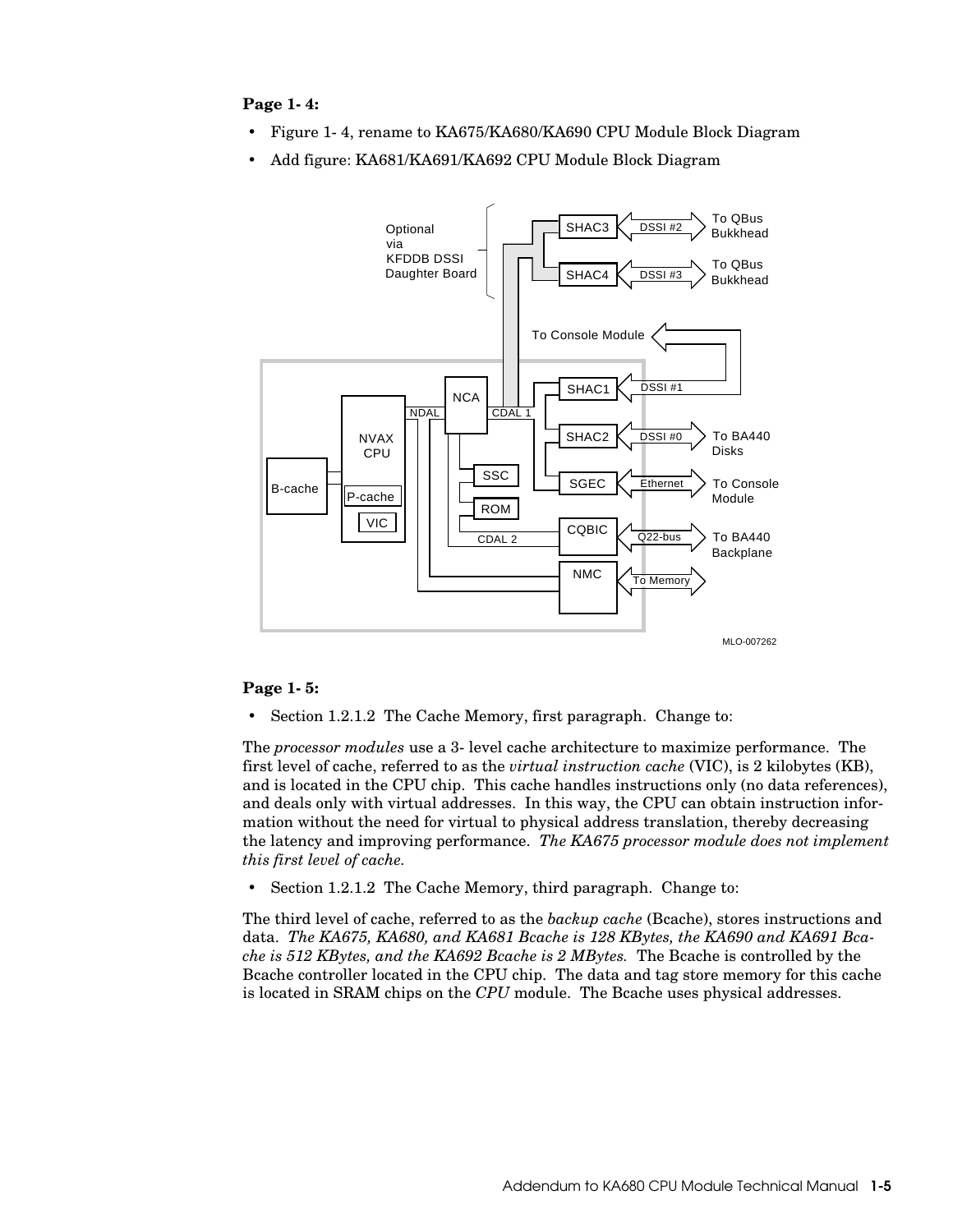#### **Page 1-8:**

• Section 1.3 MS690 Memory Module, add to end of second paragraph:

Note that the 32 MB memory module is not supported for use with the KA692 CPU processor module.

#### **Page 2-7:**

• Section 2.4 DSSI Cabling, Device Identity, and Bus Termination

Add after second paragraph:

The KA681, KA691, and KA692 CPU modules have connectors to the CP buses. The KFDDB dual-DSSI daughter card connects to the CP1 bus connector. This option allows for 2 more DSSI buses in the BA440 enclosure. Cables from the daughter card connect to two QBus bulkhead handles. Each handle has two 50-pin connectors, providing an in-out connection to each of the extra DSSI buses. These connectors require terminators if the bus is unused.

#### **Page 3-43:**

• Table 3-11 (Cont.) The System Control Block Format

Add entries to table:

| <b>SCB</b><br><b>Offset</b> | <b>Interrupt/Exception Name</b>               | Type        | #<br>Params | <b>Notes</b> |
|-----------------------------|-----------------------------------------------|-------------|-------------|--------------|
| 10 <sub>C</sub>             | Mass Storage Interface Three<br>(DSSI PORT 3) | Interrupt 0 |             | IPL is $14$  |
| 110                         | Mass Storage Interface Four<br>(DSSI PORT 4)  | Interrupt 0 |             | IPL is $14$  |

#### **Page 3-46:**

• Table 3-13 System Identification Extension Register Bits

Add entries to table:

| Field | <b>Name</b>            | <b>RW</b> | <b>Description</b>                                   |
|-------|------------------------|-----------|------------------------------------------------------|
| 15:8  | SYS SUB<br><b>TYPE</b> | ro        | This field identifies the particular system subtype. |
|       |                        |           | 07 : KA690                                           |
|       |                        |           | OC: KA675                                            |
|       |                        |           | OE: KA681                                            |
|       |                        |           | OF: KA691                                            |
|       |                        |           | 10: KA692                                            |
|       |                        |           |                                                      |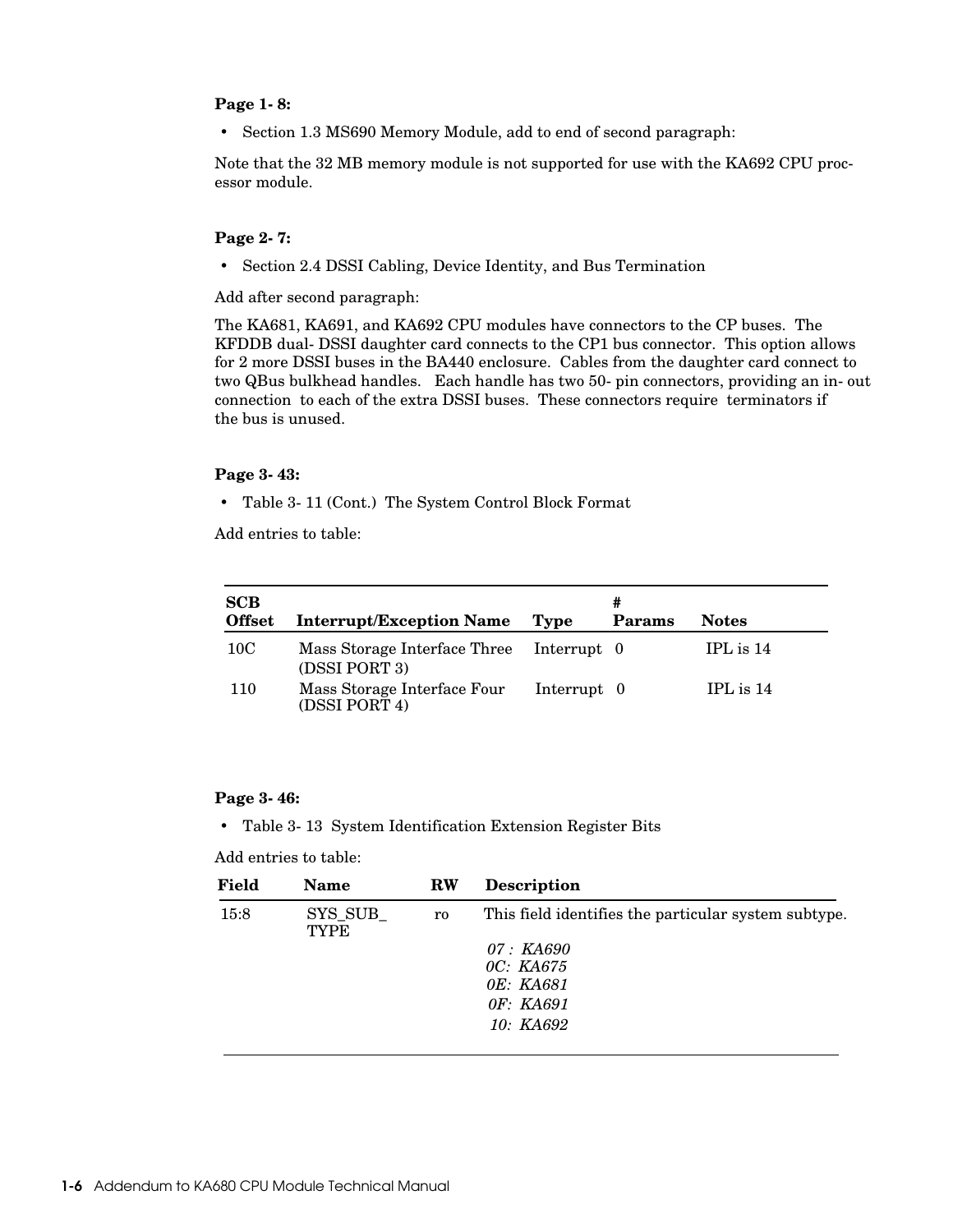## **Page 4-1:**

- Figure 4-1, rename to KA680,KA681 Cache/Memory Hierarchy
- Add figure: KA690,KA691 Cache/Memory Hierarchy



• Add figure: KA692 Cache/Memory Hierarcy



• Add figure: KA675 Cache/Memory Hierarchy

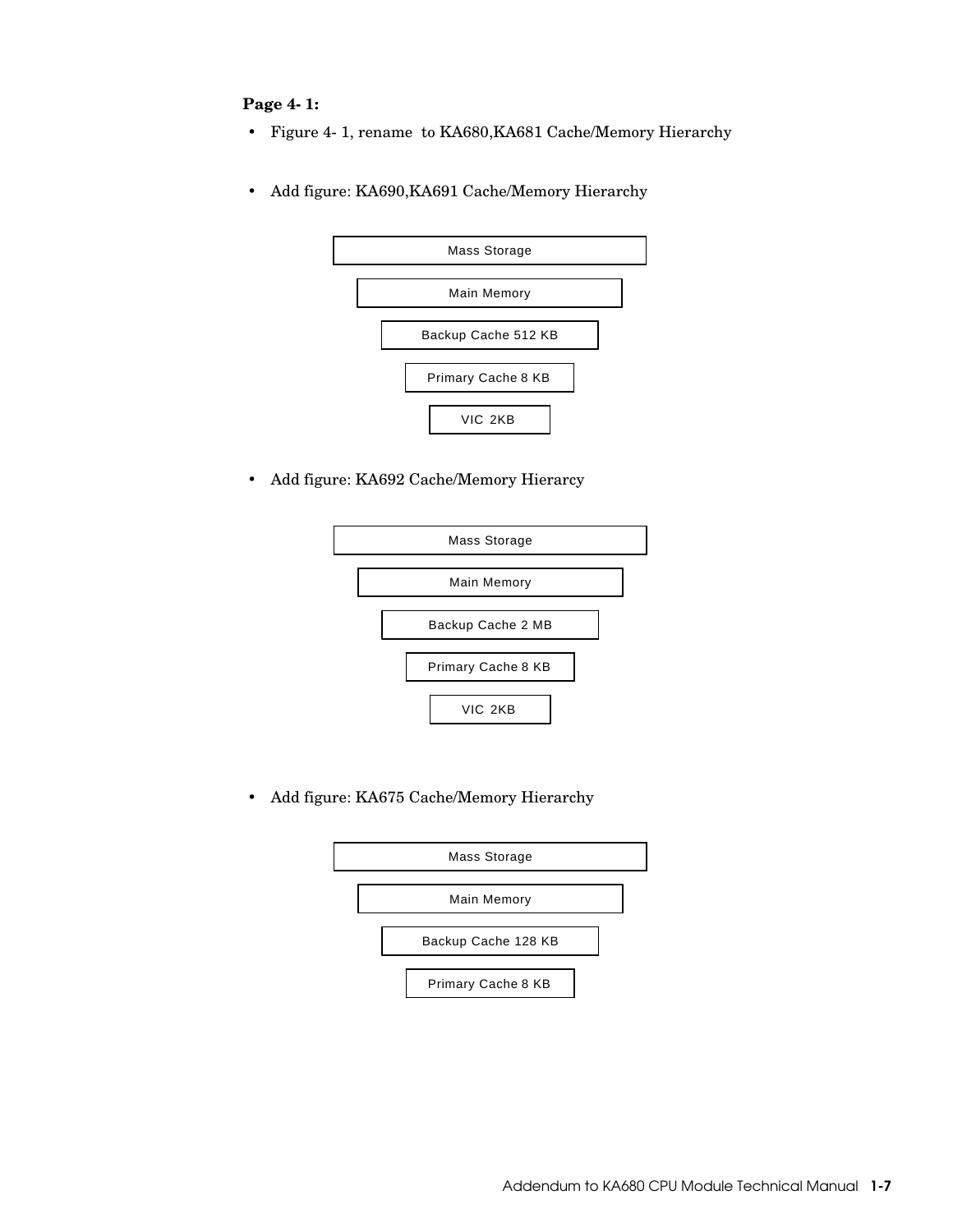• Second paragraph, change to:

For I-stream references, the memory hierarchy starts with the VIC *for the KA680,* KA681, KA690, KA691 and KA692 CPU modules, whereas for D-stream references, the memory hierarchy starts with the Pcache. *The memory hierarchy for the KA675 for both I-stream and D-stream references starts with the Pcache.*

#### **Page 4-2:**

• Section 4.2 Virtual Instruction Cache, add the following;

Note: The KA675 does not implement the virtual instruction cache. This section pertains to the KA680, KA681, KA690, KA691 and KA692 only.

#### **Page 4-7:**

• Table 4-5 ICSR Register

Description of ENABLE bit should read:

Enable bit. When set, allows cache access to the VIC. Initializes to 0 on system reset. *Note that setting this bit on the KA675 is not supported.* 

#### **Page 4-21:**

• Table 4-11 Backup Cache Size and RAMs Used

Replace table:

| <b>Cache Size</b> | Tag Bits Used | <b>Index Bits Used</b> |  |
|-------------------|---------------|------------------------|--|
| 128 kilobytes     | Tag $<28:17>$ | Index<16:5>            |  |
| 512 kilobytes     | Tag $<28:19>$ | Index<18:5>            |  |
| 2 Megabytes       | Tag $<28:21>$ | Index $<20:5>$         |  |

• Table 4-12 Tag and Index Interpretation Based on Cache Size

#### Replace table:

| <b>Cache Size</b>              | Tag RAM Size | Data RAM Size   | <b>Number of Tags</b> | valiu dits<br>Per Tag |
|--------------------------------|--------------|-----------------|-----------------------|-----------------------|
| 128 kilobytes                  | 4K x 4       | $16K \times 4$  | 4K                    |                       |
| $512$ kilobytes $16K \times 4$ |              | 64K x 4         | 16K                   |                       |
| 2 Megabytes                    | 64K x 4      | $256K \times 4$ | 64K                   |                       |

**Valid Bits**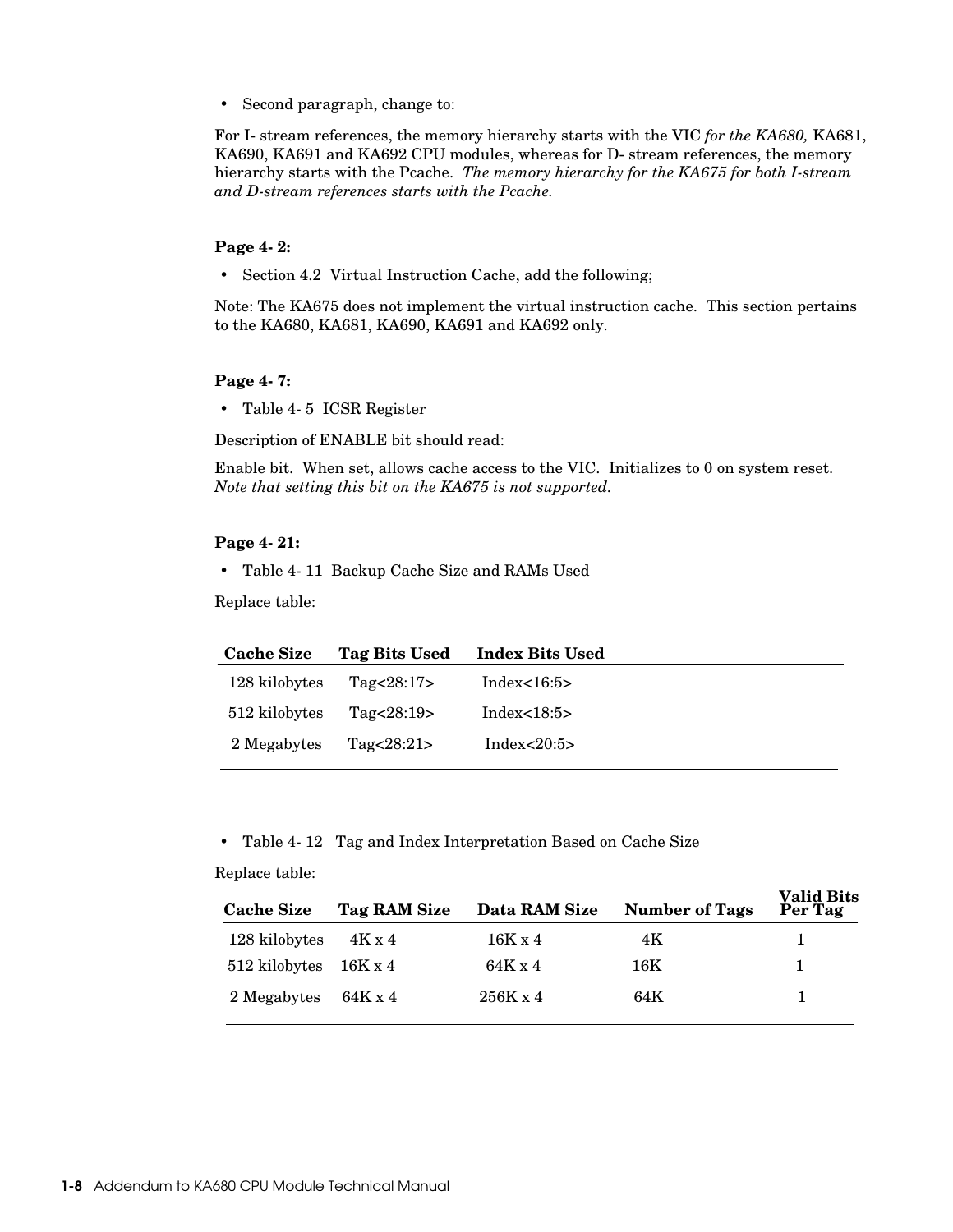### **Page 4-22:**

• Section 4.4.5 Backup Cache Block Diagrams

Add figure: Tags and Data for 512-Kilobyte Cache



Add figure: Tags and Data for 2- Megabyte Cache

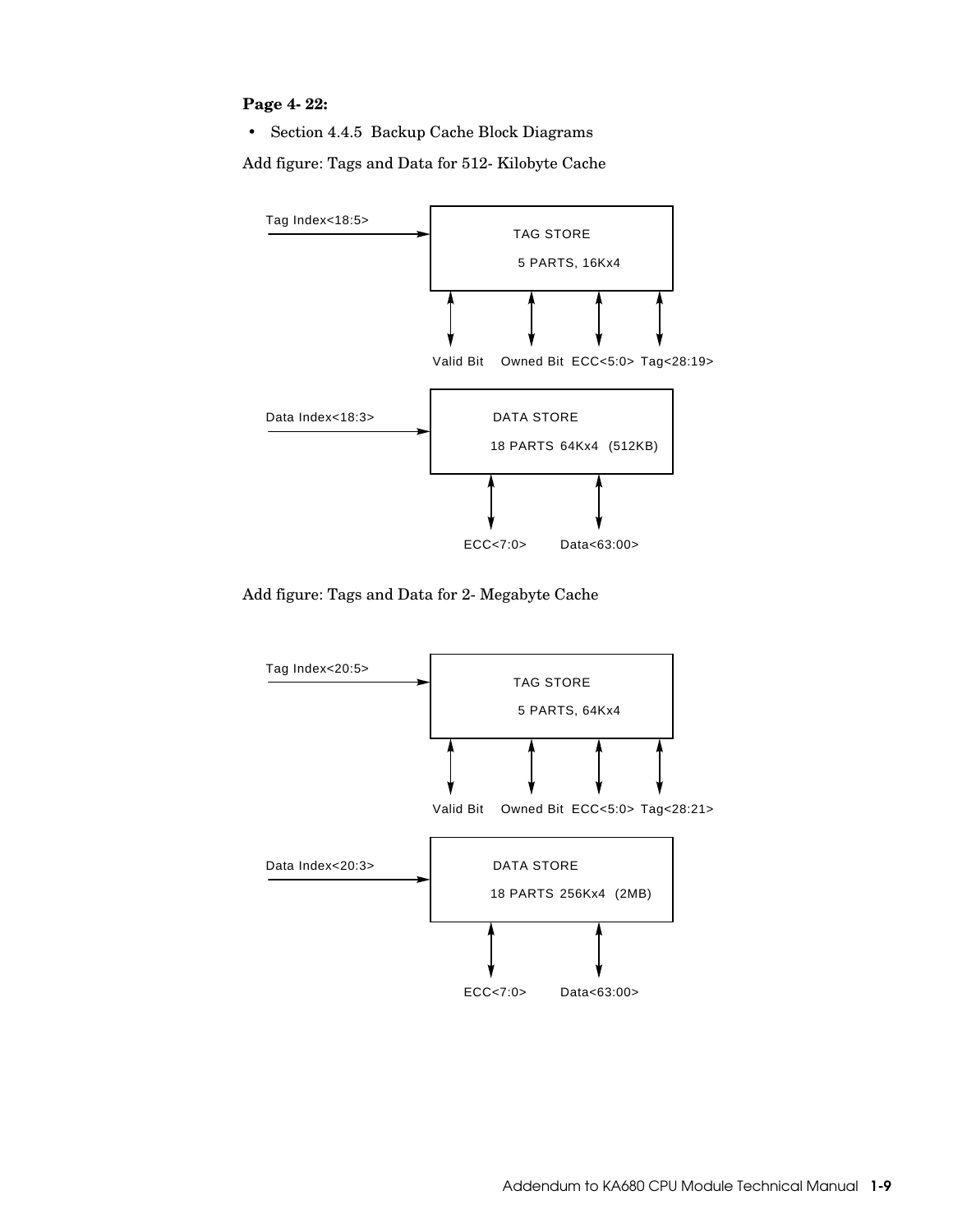# Replace Figure 4-16: Address Used for 128-Kilobyte Cache

# 31 30 29 28 17 16 05 04 03 02 00 X X X Tag − 12 bits Charand Tag Store Index − 12 bits Unused Used to Address Data Quadword Within Hexaword Unused for Tag Store Add figure: Address Used for 512-Kilobyte Cache 31 30 29 28 19 18 05 04 03 02 00 X X X Tag − 10 bits Data and Tag Store Index − 14 bits Unused Used to Address Data Quadword Within Hexaword  $\sim$ Unused for Tag Store Add figure: Address Used for 2-Megabyte Cache

|                     | 31 30 29 28 |              | 21 20                                                         | 05 04 03 02 |  | 00     |
|---------------------|-------------|--------------|---------------------------------------------------------------|-------------|--|--------|
| $\mathsf{I} \times$ |             | Tag – 8 bits | Data and Tag Store Index - 16 bits                            |             |  | Unused |
|                     |             |              | The college Andelsee College Concentration of MPH Section and |             |  |        |

Used to Address Data Quadword Within Hexaword Unused for Tag Store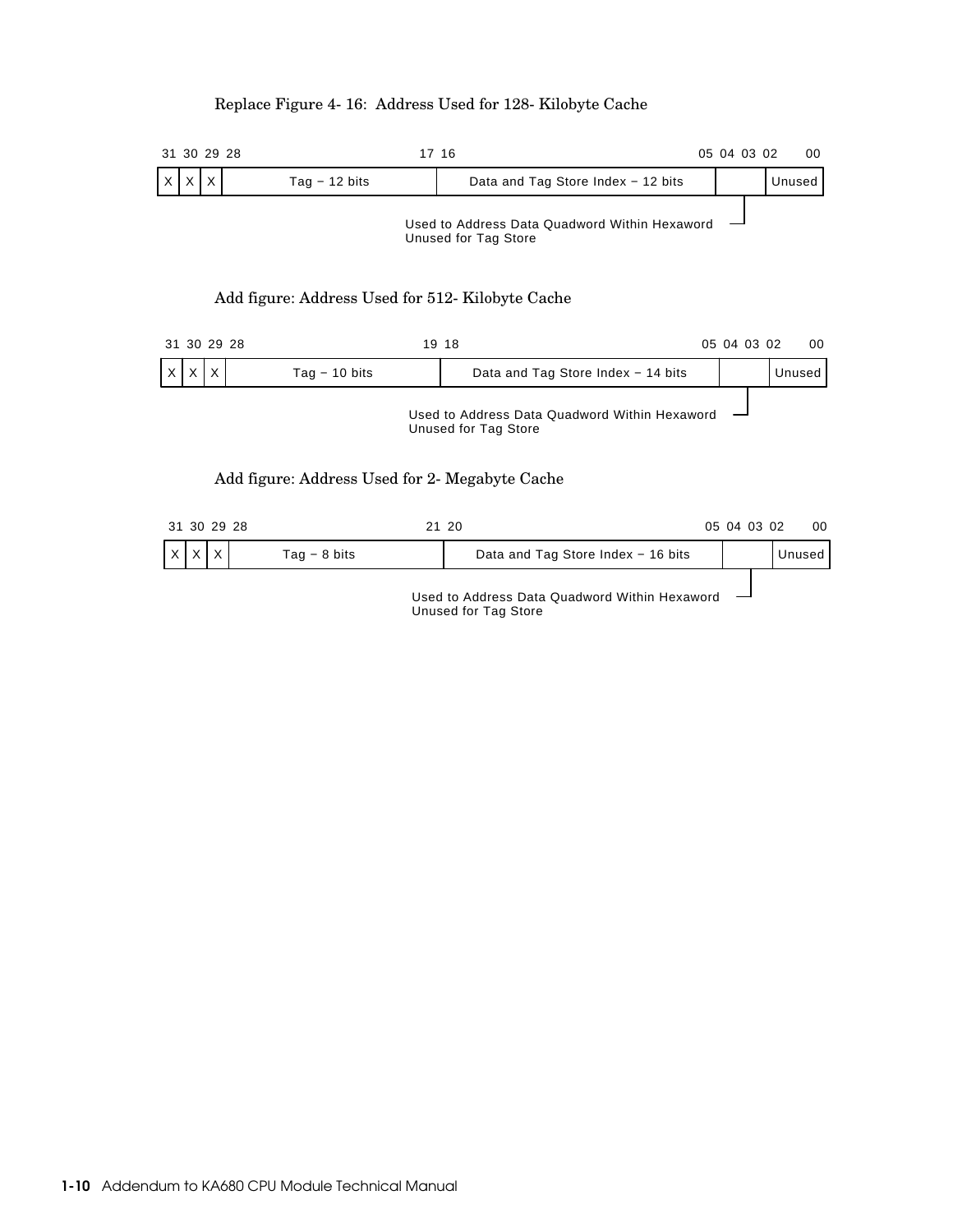# **Page 4-25:**

• Replace Table 4-13 IPR Addresss Space Decoding

| <b>IPR</b> Group          | <b>Mnemonic</b> | <b>IPR Address</b><br>Range (hex) | <b>Contents</b>                                                                                            |
|---------------------------|-----------------|-----------------------------------|------------------------------------------------------------------------------------------------------------|
| Normal                    |                 | 00000000000000FF                  | 256 individual IPRs                                                                                        |
| Bcache Tag                | <b>BCTAG</b>    | 010000000101FFE02                 | 4K Bcache tag IPRs (KA675, KA680,<br>KA681), each separated by 20(hex)<br>from the previous one            |
|                           | <b>BCTAG</b>    | 010000000103FFE02                 | 16K Bcache tag IPRs (KA690, KA691),<br>each separated by 20(hex) from the<br>previous one                  |
|                           | <b>BCTAG</b>    | 010000000105FFE02                 | 64K Bcache tag IPRs (KA692), each<br>separated by 20(hex) from the previous<br>one                         |
| Beache Deallocate BCFLUSH |                 | 014000000141FFE02                 | 4K Beache tag deallocate IPRs (KA675,<br>KA680, KA681), each separated by<br>20(hex) from the previous one |
|                           | <b>BCFLUSH</b>  | 014000000143FFE02                 | 16K Bcache tag deallocate IPRs<br>(KA690, KA691), each separated by 20<br>(hex) from the previous one      |
|                           | <b>BCFLUSH</b>  | 014000000145FFE0 <sup>2</sup>     | 64K Bcache tag deallocate IPRs (KA692),<br>each separated by 20(hex) from the<br>previous one              |

 $\overline{\text{1}}$  The mnemonic is for the first IPR in the block.

 $^2$ Unused fields in theIPR addresses for these groups should be zero. Neither hardware nor microcode detects and faults on an address in which these bits are non-zero, and they are ignored with respect to the tag or data location that is accessed.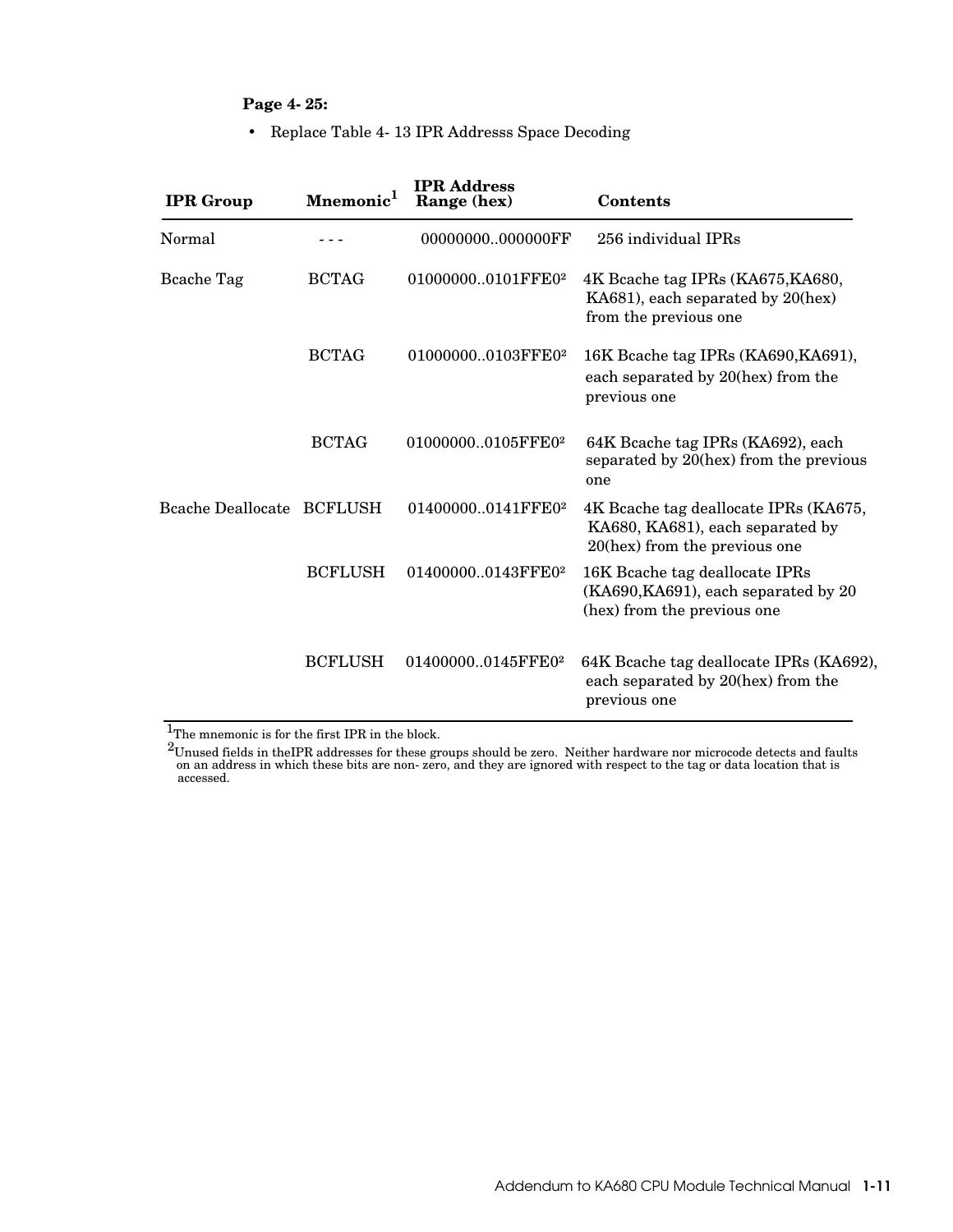#### **Page 4-27:**

• Table 4-15 Bcache/NDAL Processor Registers

Add entries to table:

|                                                                          |                 | Number |                           |                   |
|--------------------------------------------------------------------------|-----------------|--------|---------------------------|-------------------|
| <b>Register Name</b>                                                     | <b>Mnemonic</b> |        | (Dec) (Hex) Type Impl Cat |                   |
| BCache Tag-KA675/KA680/KA681<br>$(01000000 - 0101$ FFE0(hex))            | <b>BCTAG</b>    |        | <b>RW</b>                 | $NVAX$ 2 $\pm$    |
| BCache Deallocate KA675/KA680/KA681<br>$(01400000 - 0141$ FFE $0$ (hex)) | <b>BCFLUSH</b>  |        | W                         | NVAX $2 \tcdot 5$ |
| BCache Tag-KA690/KA691<br>$(01000000 - 0103$ FFEO(hex))                  | <b>BCTAG</b>    |        | <b>RW</b>                 | NVAX $2.5$        |
| BCache Deallocate KA690/KA691<br>$(01400000 - 0143$ FFE0(hex))           | <b>BCFLUSH</b>  |        | W                         | NVAX $2-5$        |
| BCache Tag-KA692<br>$(01000000 - 0105$ FFE0(hex))                        | <b>BCTAG</b>    |        | <b>RW</b>                 | NVAX $2-5$        |
| BCache Deallocate KA692<br>$(01400000 - 0145$ FFE0(hex))                 | <b>BCFLUSH</b>  |        | w                         | NVAX 2-5          |

#### **Page 4-29:**

• **TAG\_SPEED** description: Note should be changed to read:

- Note<sup>-</sup>

Improper setting of this bit can prevent the NVAX CPU from functioning properly. This bit should be set to 0 (3 cycle read, 3 cycle write) for the KA690, KA691 and KA692, or 1 (4 cycle read, 4 cycle write) for the KA675, KA680 and KA681.

#### **Page 4-30:**

• **DATA\_SPEED** description: Note should be changed to read:

- Note<sup>-</sup>

Improper setting of these bits can prevent the NVAX CPU from functioning properly. These bits should be set to 00 (binary) (2 cycle read, 3 cycle write) for the KA690 and KA691, 01 (binary) (3 cycle read, 4 cycle write) for theKA680, KA681 and KA692, or 10 (binary) (4 cycle read, 5 cycle write) for the KA675.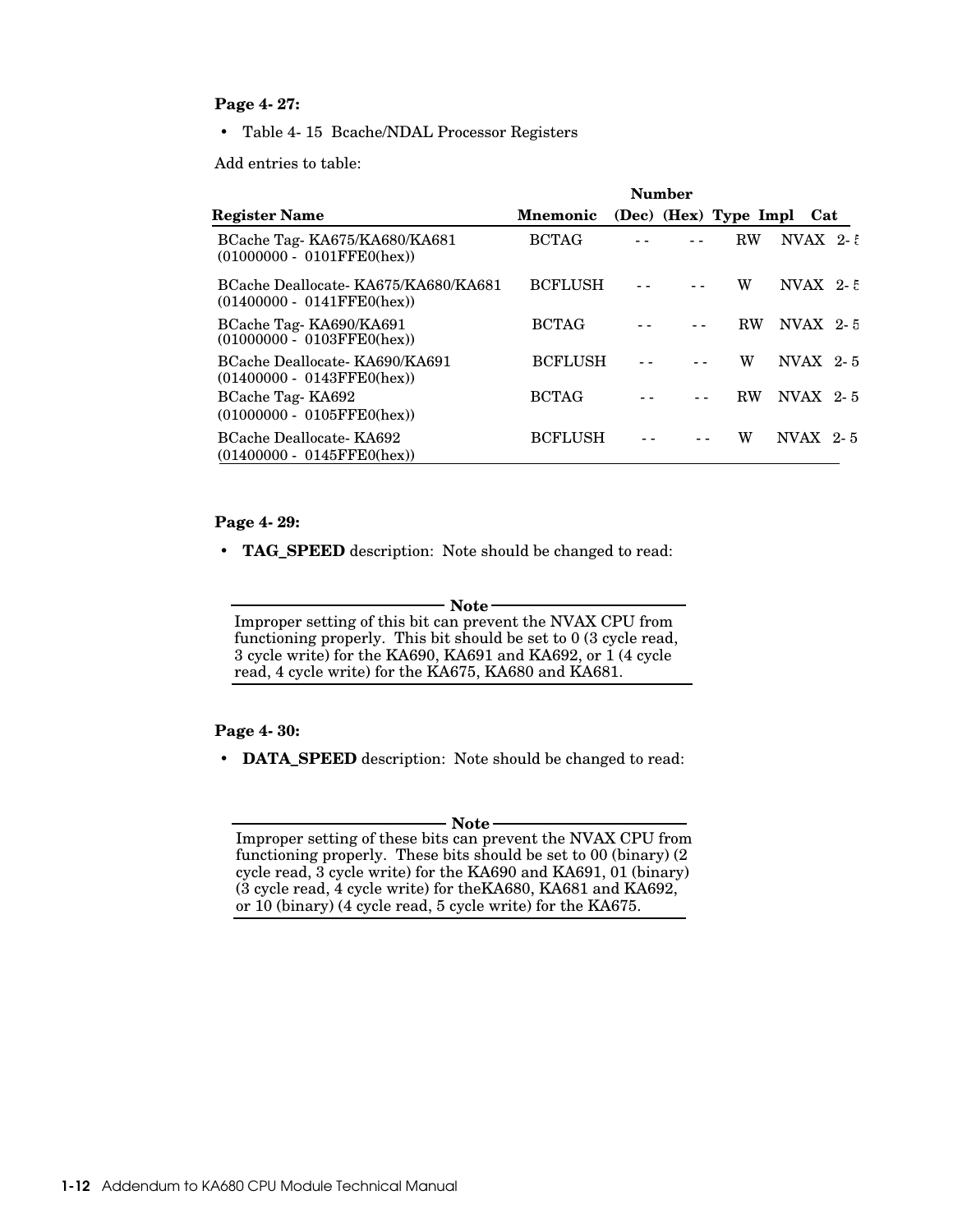• **SIZE** section: Replace text with:

#### **SIZE**

These two bits are used to select the size of the Bcache as differentiated between the CPU modules. Three backup cache sizes are selectable by using the SIZE bits, as shown in Table 4-19, with the 128-kilobyte size corresponding to the KA675/KA680/KA681, the 512-kilobyte size corresponding to the KA690/KA691, and 2-Megabyte size corresponding to the KA692. These bits are cleared on reset; the 128-kilobyte cache is selected by default.

The console code configures these bits at power up. Modifying them can prevent proper operation.

- Note -

#### **Page 4-31:**

• Table 4-19 SIZE

Replace table:

| $\text{SIZE} < 1:0$ | <b>Backup Cache Size</b> |  |
|---------------------|--------------------------|--|
| 00                  | 128 kilobytes            |  |
| 10                  | 512 kilobytes            |  |
|                     | 2 Megabytes              |  |
|                     |                          |  |

#### **Page 4-36:**

• Replace Figure 4-22 IPR Format of BCETAG

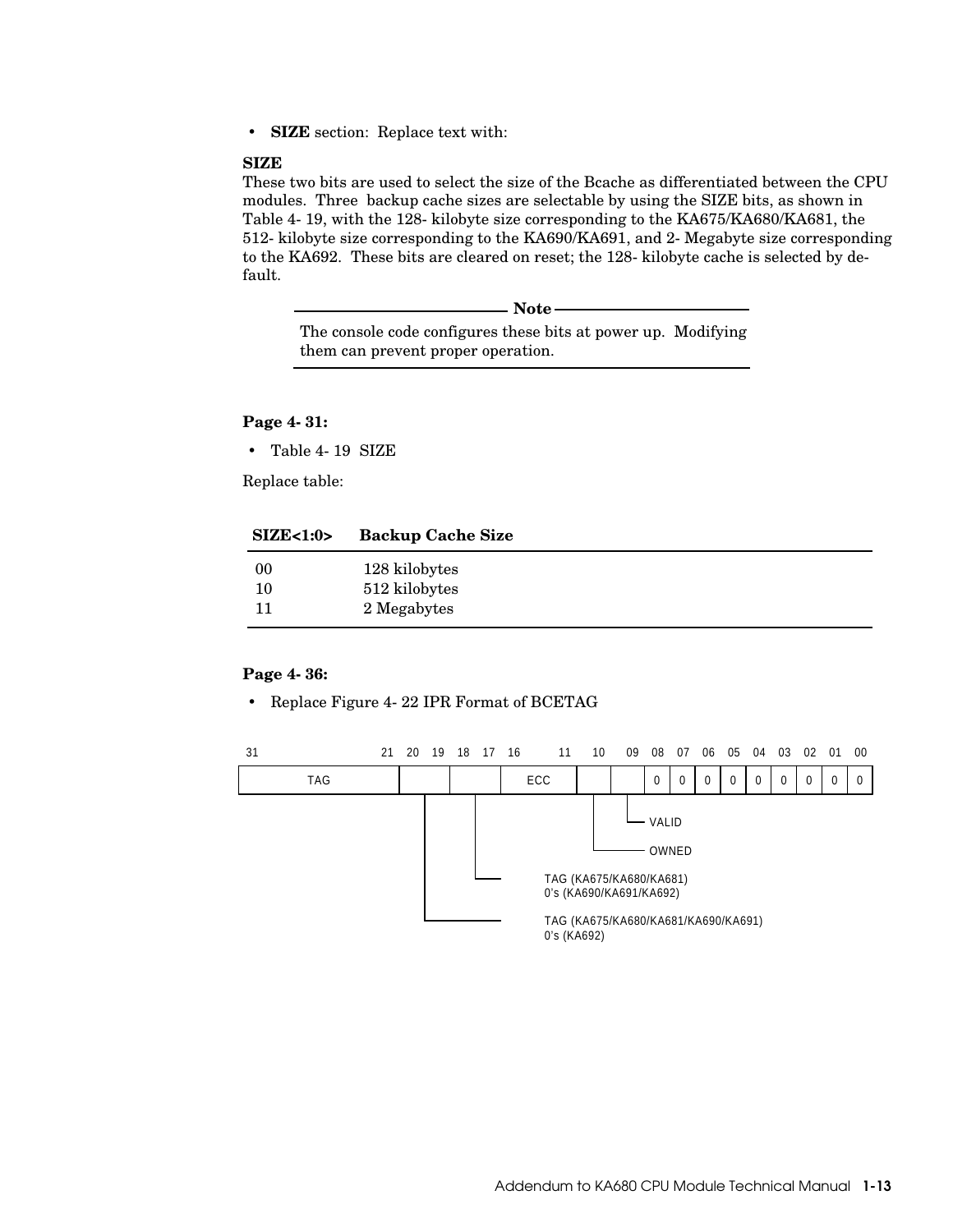**Page 4-37:**

• Replace Table 4-23 TAG Interpretation

| <b>Cache Size</b>         | Tag Bits Used | <b>Unused Tag Bits</b> |
|---------------------------|---------------|------------------------|
| 128KB (KA675/KA680/KA681) | TAG<28:17>    | TAG<31:29>             |
| 512KB (KA690/KA691)       | TAG<28:19>    | TAG<31:29>,<18:17>     |
| 2MB (KA692)               | TAG<28:21>    | TAG<31:29>,<20:17>     |

#### **Page 4-40:**

• Replace Figure 4-25 BCEDIDX



• Replace Table 4-26 BCEDIDX Interpretation

| 128 KB (KA675/KA680/KA681) BCEDIDX<16:3><br>BCEDIDX<20:17<br>512 KB (KA690/KA691)<br>BCEDIDX<20:19<br>$B$ CEDIDX $<$ 18:3><br>2 MB (KA692)<br>BCEDIDX<20:3><br>none | <b>Cache Size</b> | <b>Index Bits Used</b> | <b>Undefined Index Bits</b> |
|---------------------------------------------------------------------------------------------------------------------------------------------------------------------|-------------------|------------------------|-----------------------------|
|                                                                                                                                                                     |                   |                        |                             |

#### **Page 4-51:**

• Section 4.4.11 Backup Cache Tag Store Access Through IPR Reads and Writes (BCTAG)

Third paragraph should read:

When the backup cache tag store is being accessed through IPR reads and writes, address bits <24:22> = 100 (BINARY). Address bits <20:5> (KA692), *<18:5> (KA690*/KA691*)* or *<16:5>* (KA675*/KA680*/KA681) are used as the index into the tag store RAMs; these indicate which backup cache location is to be written or read.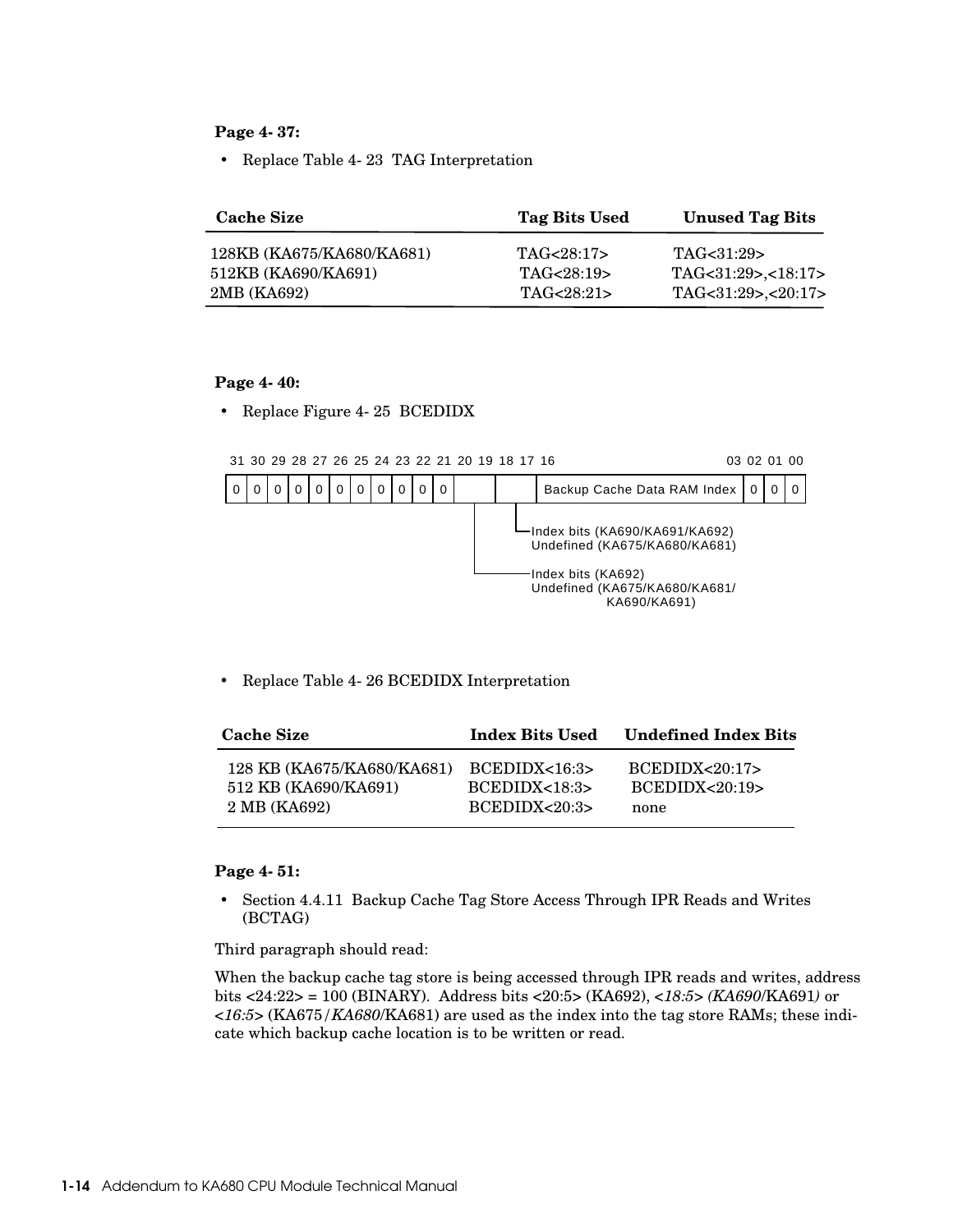• Replace Figure 4-36 Backup Cache Tag Store IPR Addressing Format



• Replace Figure 4-37 IPR Format of the Backup Cache Tag Store



#### **Page 4-52:**

• Table 4-31 Tag and Index Interpretation for BCTAG IPR

Add entries to table:

| <b>Cache Size</b>          | Tag bits Used | <b>Index Bits Used</b> |
|----------------------------|---------------|------------------------|
| 128 KB (KA675/KA680/KA681) | TAG < 28:17   | Index $<16:5>$         |
| 512 KB (KA690/KA691)       | TAG<28:19>    | Index $<18:5>$         |
| 2 MB (KA692)               | TAG < 28:21   | Index $<20:5>$         |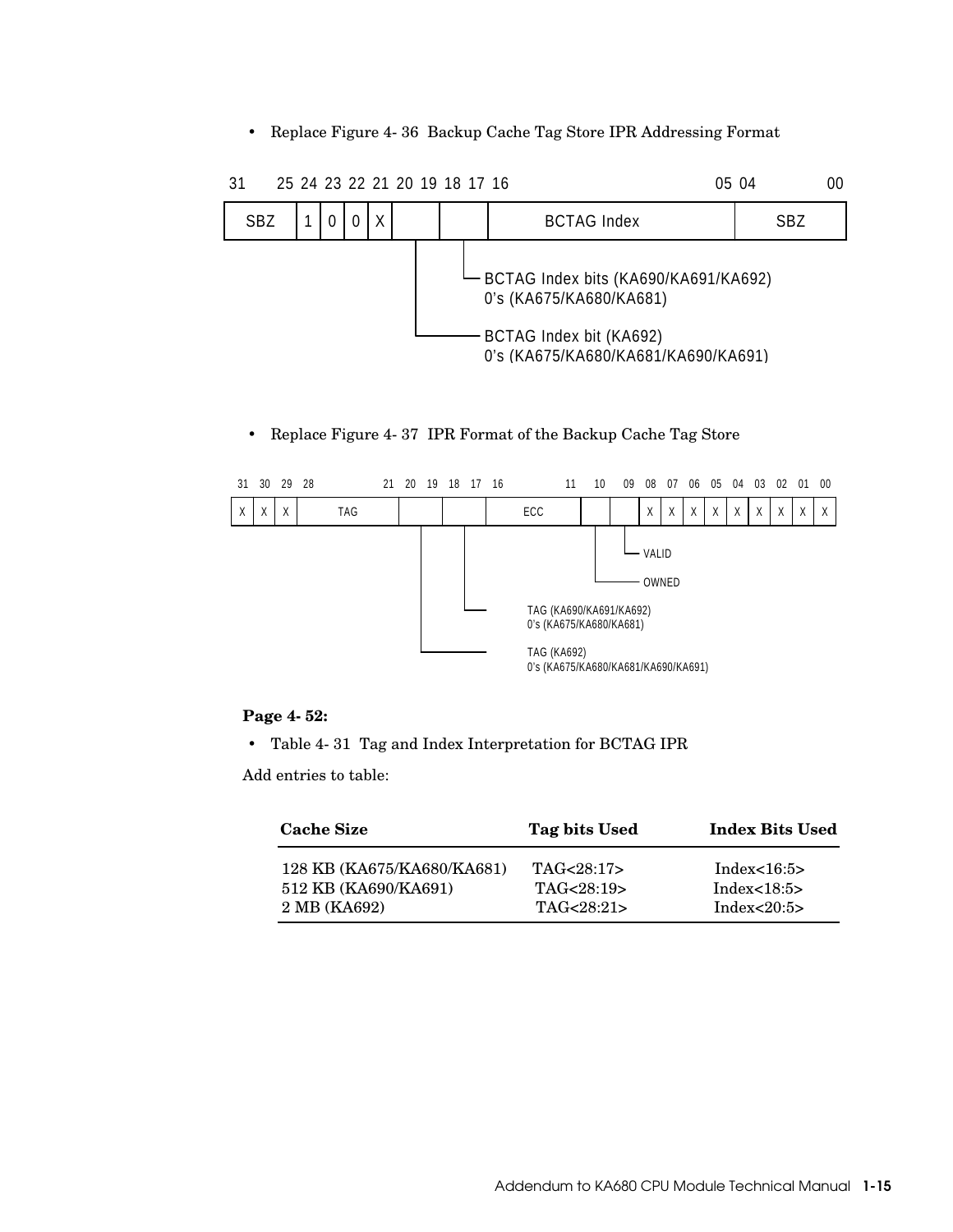• Replace Figure 4-38 Backup Cache Deallocate IPR Addressing Format



#### **Page 5-24:**

• Table 5-8 (Cont.) Mode Control and Diagnostic Status Register, MMCDSR

Description of REF\_INT\_SEL should read:

When this bit is 1, the NMC uses an alternate refresh interval for use in conjunction with NDAL cycle times longer (slower) than 42 ns. The KA680 and *KA681* CPU modules operate at 42ns; *KA690 and KA691 CPU modules operate at 36ns; the KA692 CPU module operates at 30ns; therefore, for these CPU modules* this bit should not be set by software because it will cause excessive memory refresh cycles and subsequently reduce system performance. *The KA675, however, requires that this bit to be set to 1, since the cycle time is 48 ns.*

#### **Page 6-6:**

• Section 6.3.3 CP1 and CP2 Interface

Add the following text:

Note that on the KA680, KA681, KA690, KA691 and KA692 CPU modules, the CP bus cycle time is 70 ns. The KA675 CP bus cycle time is 80 ns.

#### **Page 8-1:**

• Replace Figure 8-1 Boot and Diagnostic Register (BDR)

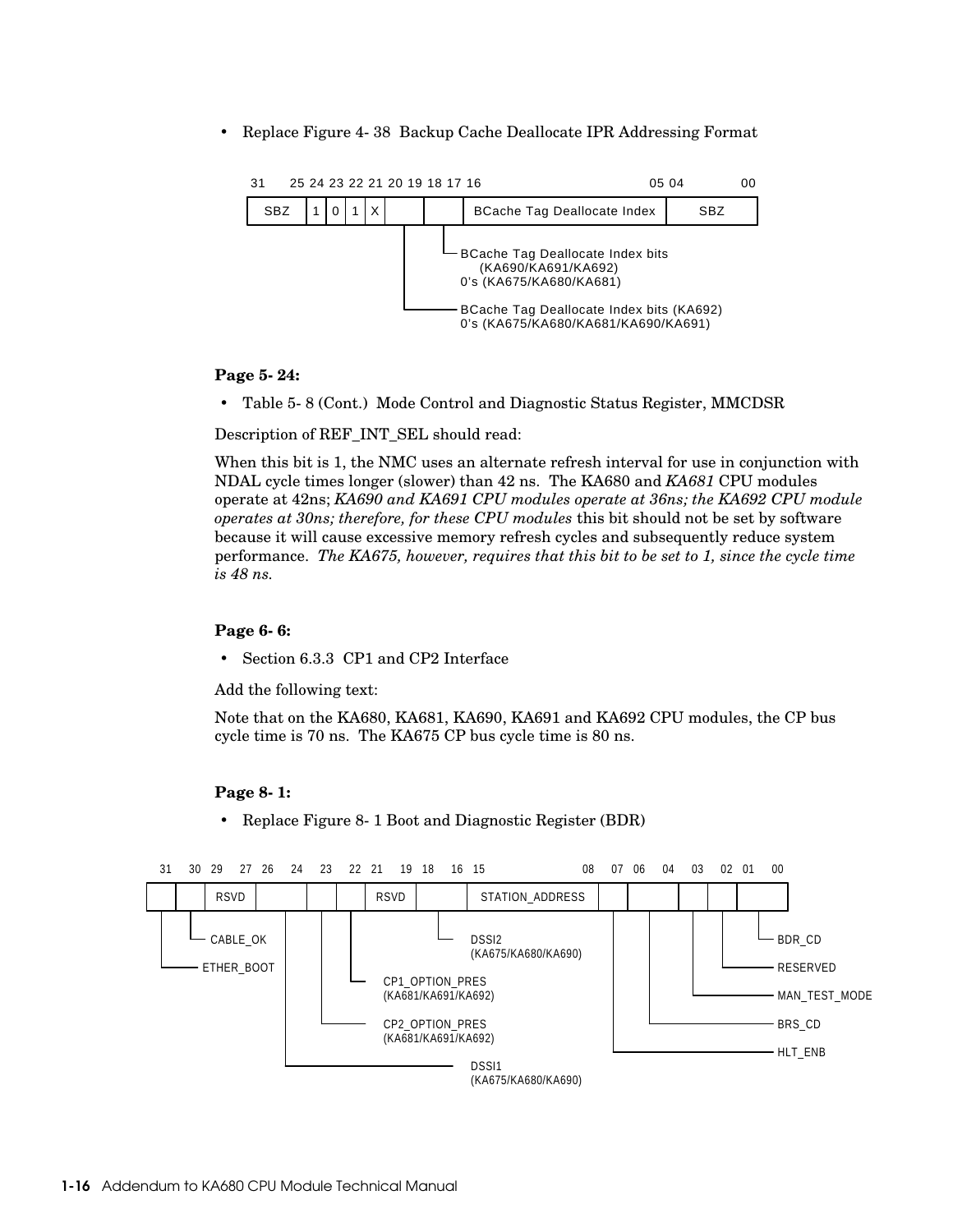#### **Page 8-2:**

• Table 8-1 Boot and Diagnostic Register Bit Description

Replace the following bit descriptions:

| Data Bit | Name              | <b>Description</b>                                                                                                                                                                                                                                                                                                                                          |
|----------|-------------------|-------------------------------------------------------------------------------------------------------------------------------------------------------------------------------------------------------------------------------------------------------------------------------------------------------------------------------------------------------------|
| <26:24>  | DSSI1             | This field contains the DSSI node number for the<br>external DSSI bus (Bus 1, accessed through the console<br>module) for the KA675/KA680/KA690 CPU modules<br>only. This information is in SSC RAM location<br>201407F9(hex) for the KA681/KA691/KA692.                                                                                                    |
| <23>     | CP2_OPT_PRES      | When 0, indicates that an option module is present on<br>the CP2 connector (KA681/KA691/KA692 only). These<br>bits are RESERVED on the KA675/KA680/KA690.                                                                                                                                                                                                   |
| 222      | CP1_OPT_PRES      | When 0, indicates that an option module is present on<br>the CP1 connector (KA681/KA691/KA692 only). These<br>bits are RESERVED on the KA675/KA680/KA690.                                                                                                                                                                                                   |
| 21:19    | Reserved          | Reserved.                                                                                                                                                                                                                                                                                                                                                   |
| <18:16>  | DSSI <sub>2</sub> | This field contains the DSSI node number for the<br>internal DSSI bus (Bus 0, connected to the BA440 disks)<br>via the backplane connector, and accessed through the<br>DSSI connector to the left of QBus slot 12) for the KA675/<br>KA680/KA690 CPU modules only. This information is in<br>SSC RAM location 201407F9(hex) for the KA681/KA691/<br>KA692. |

#### **Page 11-5:**

• Section 11.3 SHAC Registers

Replace first paragraph:

The CPU communicates directly with the *4 SHAC chips* through a set of device registers in each SHAC. These registers occupy a 1-page (512-byte) region in I/O address space, aligned on a page boundary. *The register descriptions show the addresses for SHAC1 I/O addresses.* The offsets for the other 3 SHACs are the same, the base addresses are as shown below:

> SHAC1 20004000 SHAC2 20004200 SHAC3 20004400 (on KFDDB dual DSSI card option, if present) SHAC4 20004600 (on KFDDB dual DSSI card option, if present)

Note that only the KA681, KA691 and KA692 CPU modules can support the KFDDB option. On these three modules, the two native SHAC DSSI IDs established by the node ID plugs may be overriden by the SET DSSI\_ID console command. The optional SHAC3 and SHAC4 DSSI IDs default to the SHAC1 and SHAC2 ID plug values, respectively, and may also be overridden by the SET DSSI\_ID console command. Note also that reading SHAC3 or SHAC4 registers with no option card present will cause an exception. Check the CPn\_OPT\_PRES in the Boot and Diagnostic register before accessing these registers.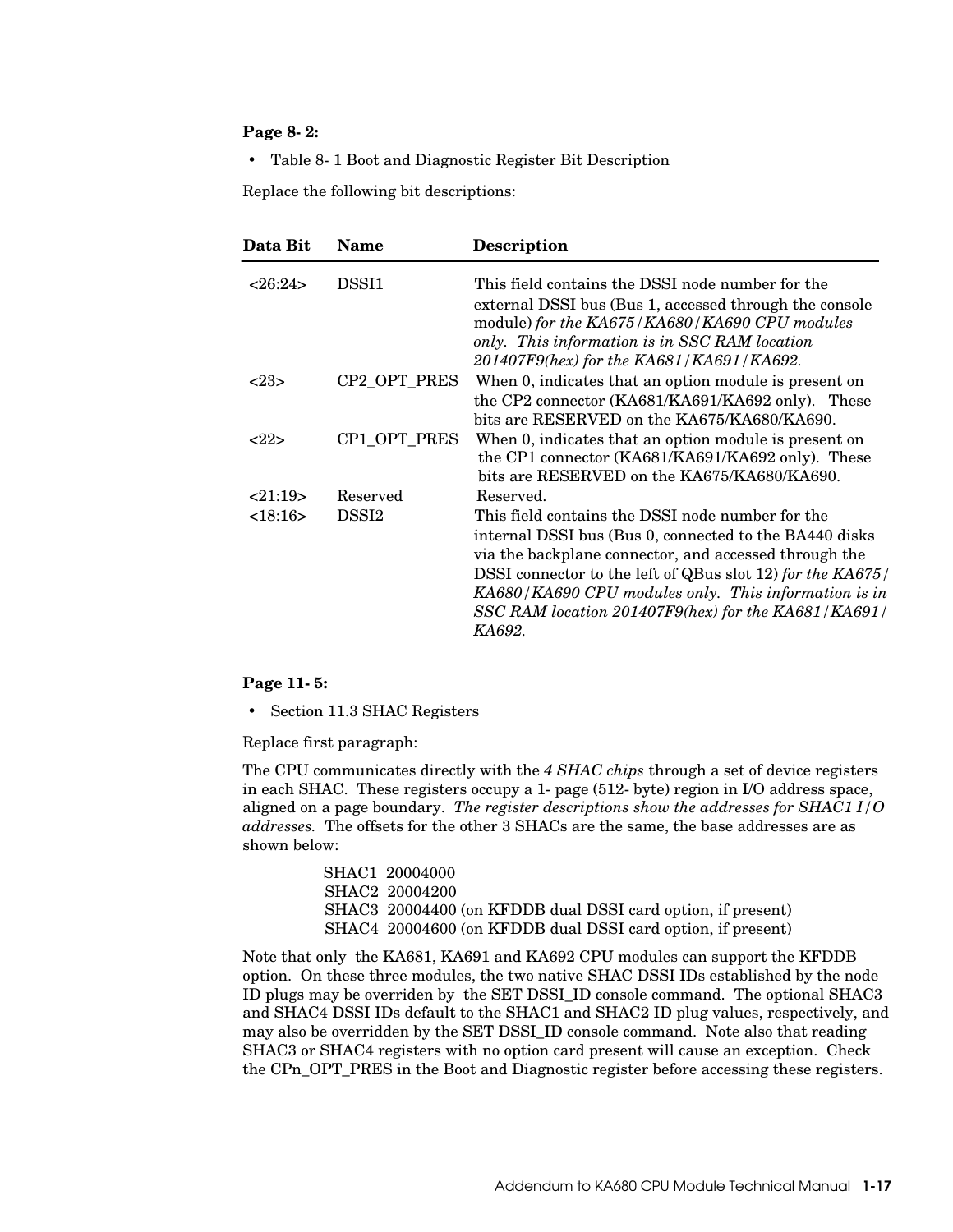# **Page 12-8:**

• Replace Figure 12-2 Console Banner:



## **Page 12-27:**

• Table 12-6 Command, Parameter, and Qualifier Keywords

Add entries to table:

| <b>SET &amp; SHOW Parameter Keywords</b> |                        |            |
|------------------------------------------|------------------------|------------|
| <b>CONTROLP</b><br><b>PSWD</b>           | DSSI ID<br>SAVED STATE | <b>PSE</b> |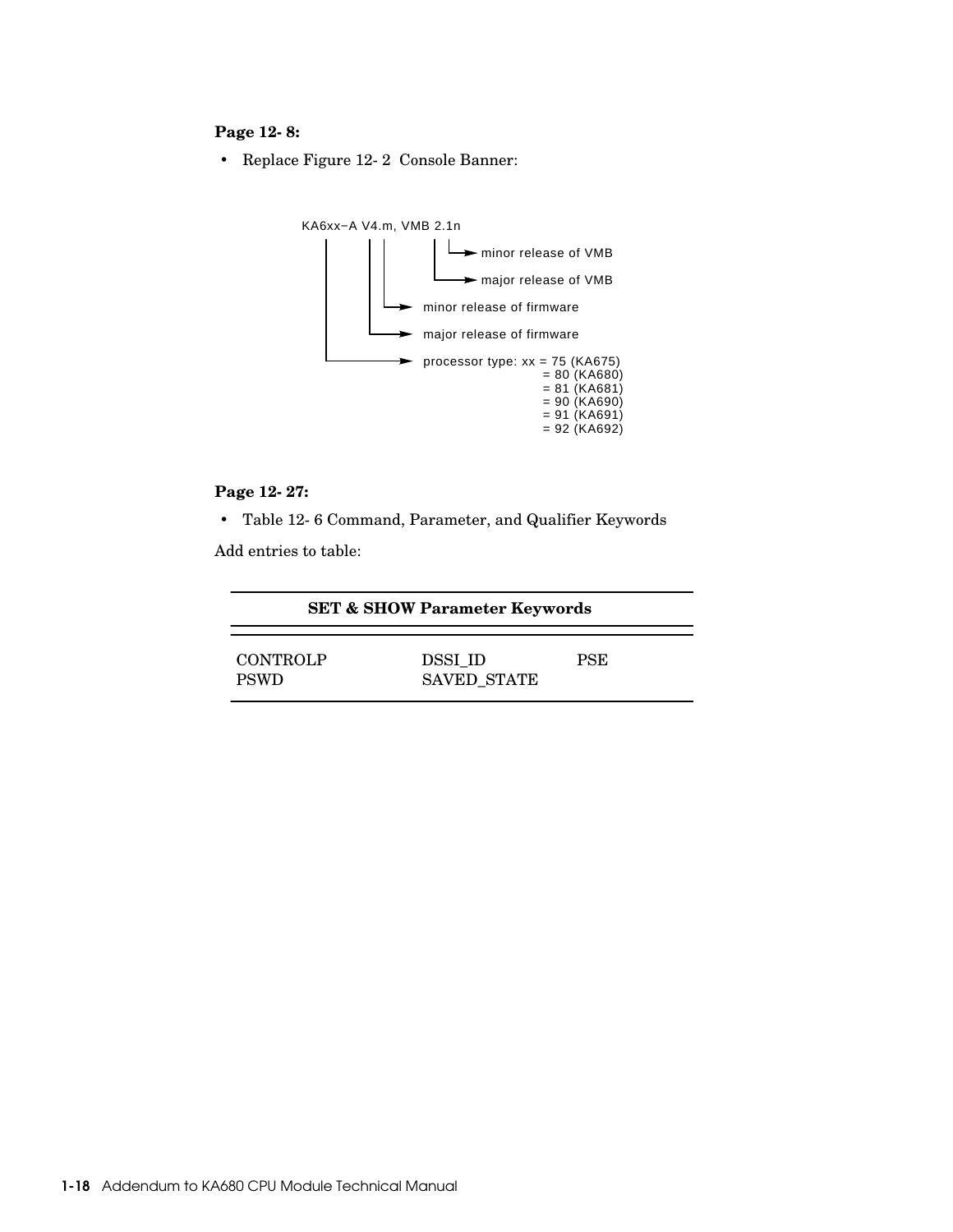#### **Page 12-50:**

• Section 12.2.9 Console Commands (cont.) (This section begins on page 12-34)

Add LOGIN command:

#### **LOGIN**

# **LOGIN**

# **Format LOGIN**

**Qualifiers**

None.

#### **Arguments**

None.

#### **Description**

Exit from the secure console by entering the password at the prompt. The LOGIN command may only be executed while in secure console mode.

#### **Examples**

```
 >>>sho pse ! in secure console mode
?63 ILLEGAL COMMAND ! this command is illegal in this mode
>>>login
Password: ! enter password to enter privileged mode
>>>sho pse
Enabled
>>>set pse 0 ! now set secure console switch off
>>>
```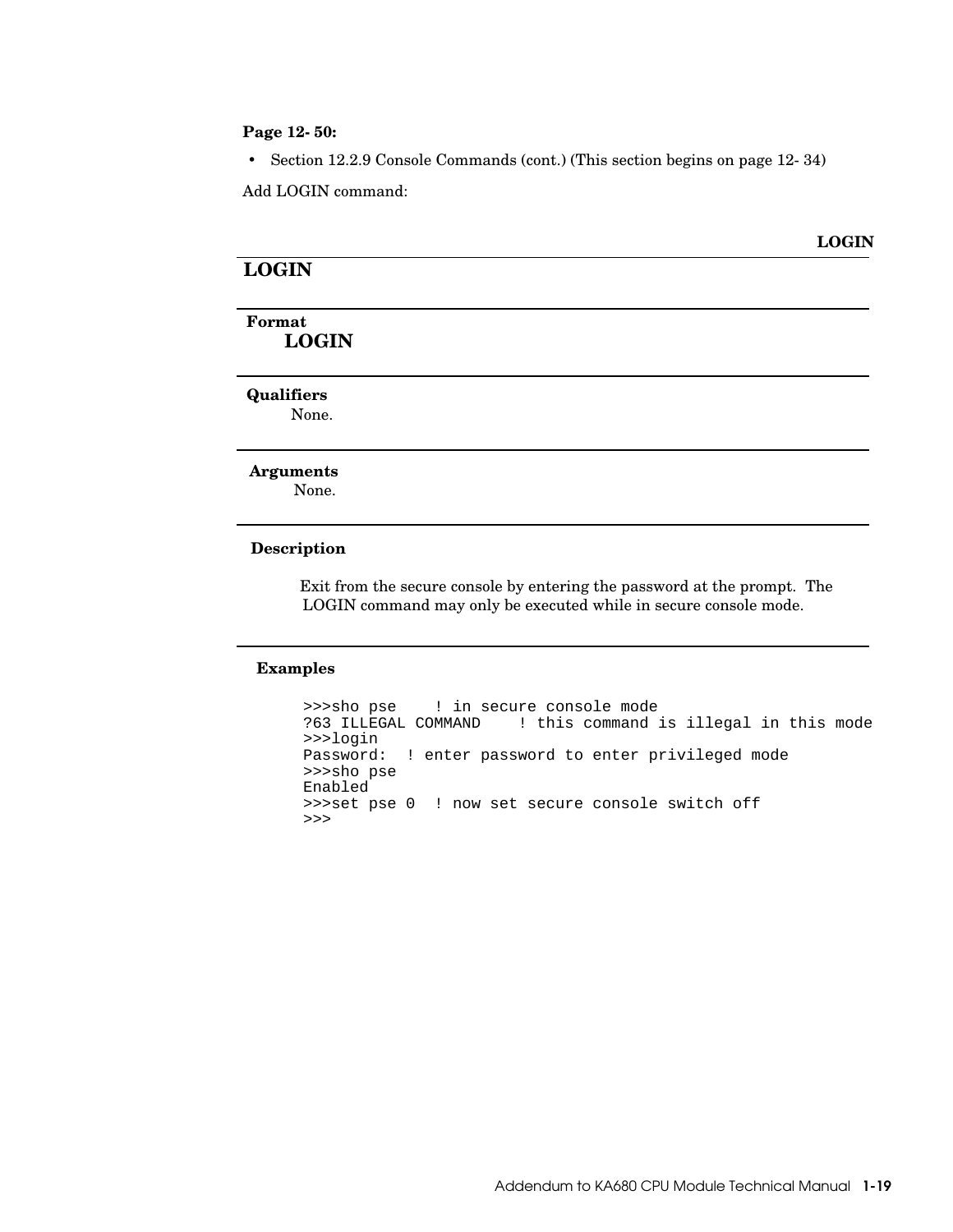#### **Page 12-58:**

• **SET** console command description

Add to **Parameters** list:

#### **DSSI\_ID**

Sets the DSSI node ID for each adapter. Ther first parameter is the bus number. The second parameter is the ID, or "F" to revert to the bus ID plug.

#### **Page 12-60:**

• **SET** console command description (continued from page 12-58)

Add to **Parameters** list :

#### **PSE**

Once a password has been set, the state of the secure console enable bit, PSE, will determine whether the secure console mode will be entered when certain console commands are executed. If  $PSE = 0$  (disabled), the console will remain in privileged mode even if a password has been set. If PSE = 1 (enabled), the console will enter into secure mode when the following commands are executed:

> BOOT (with any supplied parameters) **CONTINUE HALT START**

Once in secure mode, the only commands which may be executed are BOOT (with no qualifiers) and LOGIN (in order to enter the password and exit into privileged mode). Since the BOOT command will take no qualifiers in secure console mode, it is advisable to SET BOOT and SET BFLG prior to exiting privileged mode.

#### **PSWD**

Set password to be entered in order to exit from secure console to privileged console. A 16-character password must be typed at the "PSWD1:" prompt. The password must be typed again for verification at the "PSWD2:" prompt.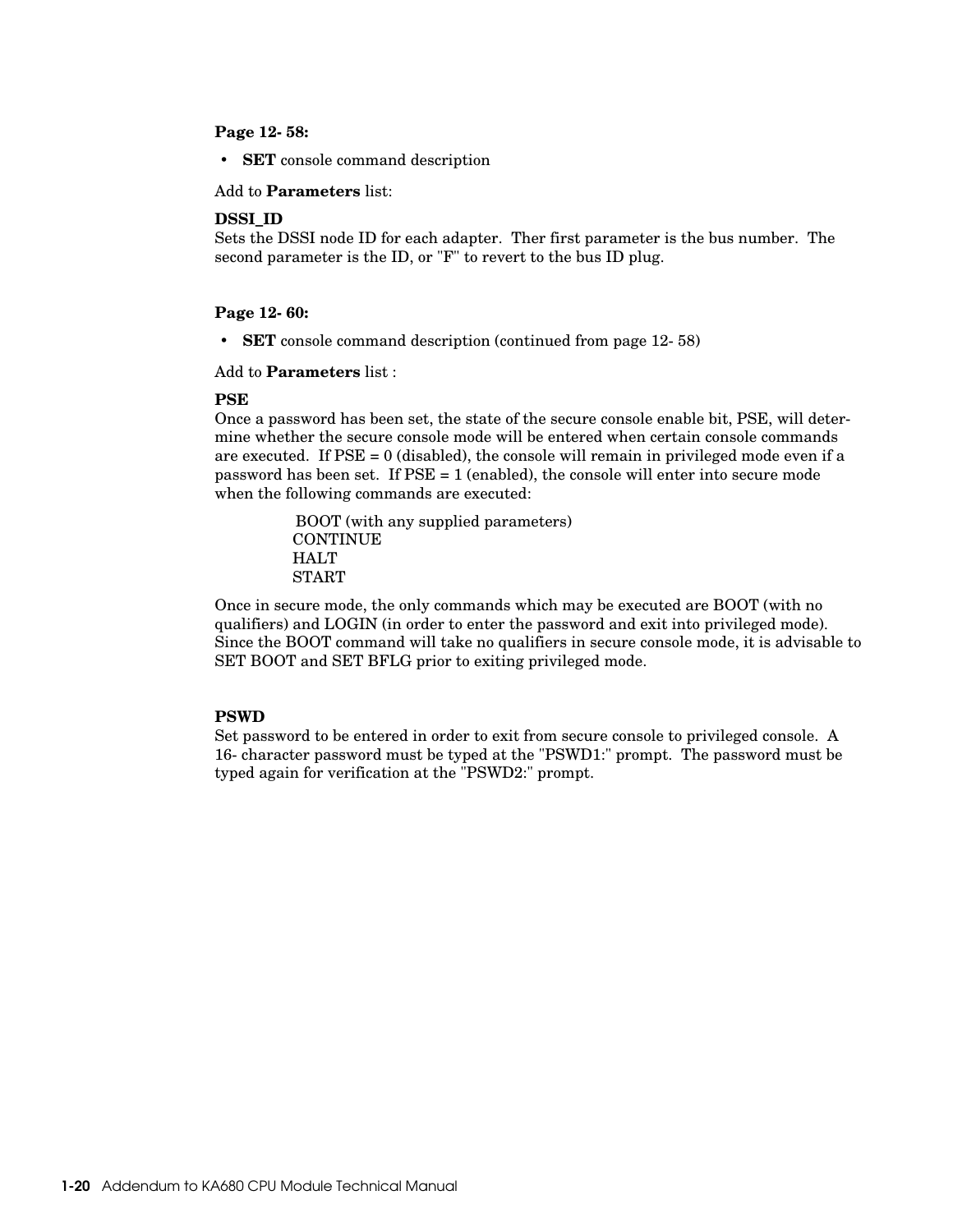#### **Page 12-61:**

• **SET** console command description (cont.)

#### Add to **Examples**:

>>>sho dssi\_id DSSI Bus 0/A = ID 6 determined by Bus 0 ID PLUG DSSI Bus 1/B = ID 7 determined by Bus 1 ID PLUG DSSI Bus 2/C = ID 6 determined by Bus 0 ID PLUG DSSI Bus 3/D = ID 7 determined by Bus 1 ID PLUG >>>set DSSI\_ID 0 5 WARNING ! Bus 0 ID may not match ID PLUG SET DSSI\_ID 0 F, restores use of ID PLUG >>>sho dssi\_id DSSI Bus 0/A = ID 5 determined by SET DSSI\_ID command, Bus 0 ID PLUG ignored DSSI Bus 1/B = ID 7 determined by Bus 1 ID PLUG DSSI Bus 2/C = ID 6 determined by Bus 0 ID PLUG DSSI Bus 3/D = ID 7 determined by Bus 1 ID PLUG >>>set dssi\_id C 4 ! change Bus 2/C ID. Can specify either 2 or C. >>>sho dssi\_id DSSI Bus  $0/\overline{A}$  = ID 5 determined by SET DSSI ID command, Bus 0 ID PLUG ignored DSSI Bus 1/B = ID 7 determined by Bus 1 ID PLUG DSSI Bus 2/C = ID 4 determined by SET DSSI\_ID command DSSI Bus  $3/D = ID 7$  determined by Bus 1 ID PLUG<br>>>>set dssi id A F 1 revert back to Bus ! revert back to Bus 0/A ID plug >>>sho dssi\_id DSSI Bus  $0/\overline{A}$  = ID 6 determined by Bus 0 ID PLUG DSSI Bus 1/B = ID 7 determined by Bus 1 ID PLUG DSSI Bus 2/C = ID 4 determined by SET DSSI\_ID command DSSI Bus 3/D = ID 7 determined by Bus 1 ID PLUG >>>

#### **Page 12-62:**

• **SHOW** console command description:

Add to **Parameters** list:

**DSSI\_ID** 

Lists the DSSI node ID for each adapter.

#### **Page 12-63:**

• **SHOW** console command description (cont.)

Add to **Parameters** list:

#### **SAVED\_STATE**

Lists all the non-volatile console parameter values stored in FEPROM. These values include DSSI\_ID, SCSI\_ID, BOOT device, BFLG, HALT action, LANGUAGE.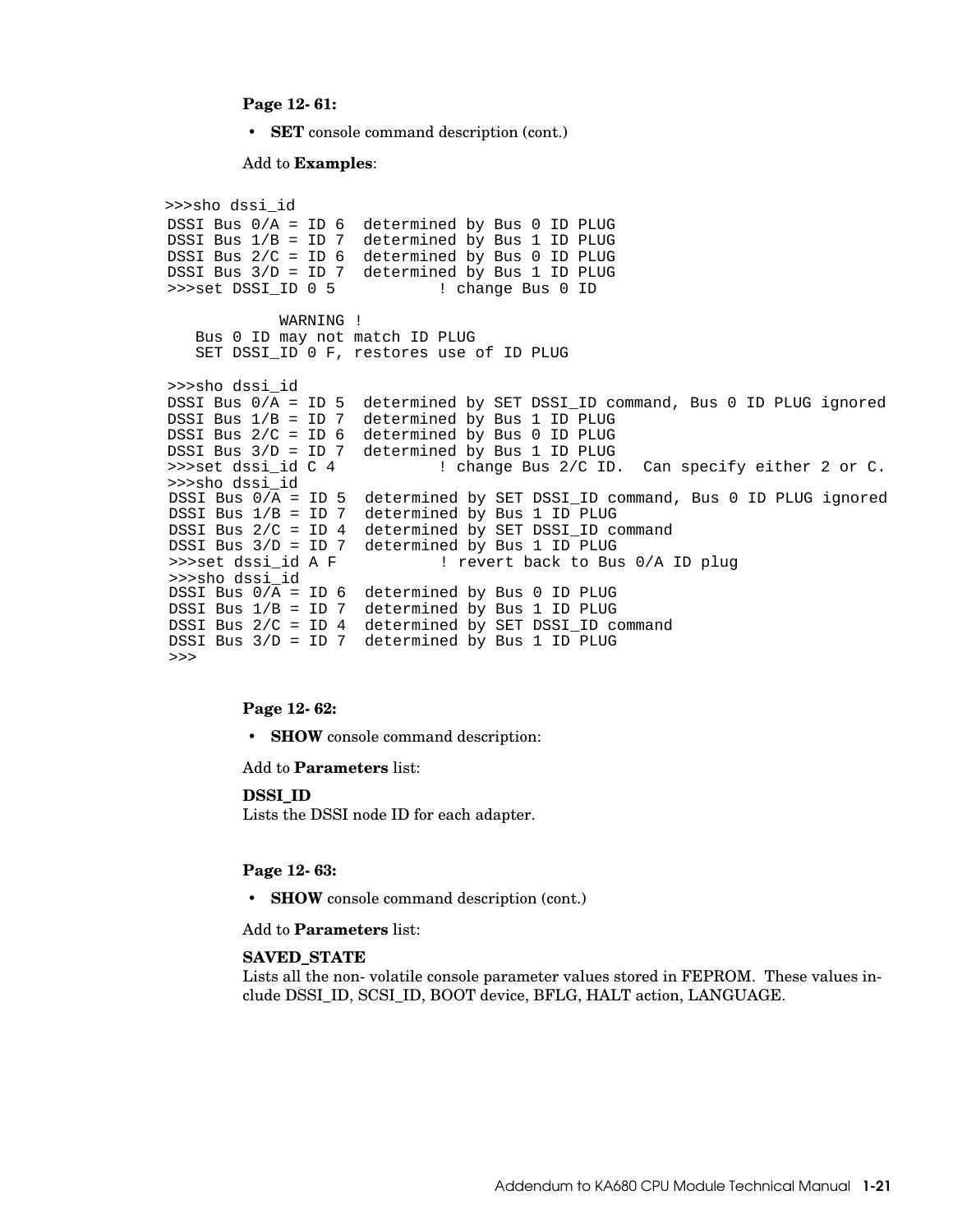### **Page A-3**

• Section A.1.5 USER Area

Add the following:

For the KA681/KA691/KA692, the DSSI node IDs are read from a fixed word location in SSC RAM at physical address 201407F9(hex). There are 16 bits total; 4 PRESENT bits and 12 (4x3) ID bits.

Add the following chart:

| <b>Bits</b> | <b>Name</b>  | <b>Function</b>                        |
|-------------|--------------|----------------------------------------|
| 0           | DSSI_B0_pres | If 1, DSSI Bus $0$ (SHAC2)* present.   |
| 1           | DSSI_B1_pres | If 1, DSSI Bus 1 (SHAC1)* present.     |
| 2           | DSSI_B2_pres | If 1, DSSI Bus 2 (SHAC3) present.      |
| 3           | DSSI_B3_pres | If 1, DSSI Bus 3 (SHAC4) present.      |
|             |              |                                        |
| 4:6         | DSSI ID B0   | 3 bit DSSI ID Bus 0 SHAC2* node number |
| 7:9         | DSSI ID B1   | 3 bit DSSI ID Bus 1 SHAC1* node number |
| 10:12       | DSSI ID B2   | 3 bit DSSI ID Bus 2 SHAC3 node number  |
| 13:15       | DSSI ID B3   | 3 bit DSSI ID Bus 3 SHAC4 node number  |

\* Note that SHAC2 sits on DSSI Bus 0, SHAC1 sits on DSSI bus 1.

#### **Page G-12:**

• Section G.3 DC Power Consumption

Replace power requirements table with the following:

|                 |          | Current (Amps) | Power     | QBus loads |                    |          |             |
|-----------------|----------|----------------|-----------|------------|--------------------|----------|-------------|
| Module          | $+5$ Vdc | $+3.3$ Vdc     | $+12$ Vdc | $-12$ Vdc  | (Watts)<br>(total) | ac       | dc          |
| MS690-BA        | 5.3 A    | 0.0 A          | 0.0 A     | 0.0 A      | 26.5 W             | $\Omega$ | $\mathbf 0$ |
| MS690-CA        | 4.2A     | 0.0 A          | 0.0 A     | 0.0 A      | 21.0 W             | 0        | $\mathbf 0$ |
| MS690-DA        | 6.4 A    | 0.0 A          | 0.0 A     | 0.0 A      | 32.0 W             | $\Omega$ | $\Omega$    |
| KA675-AA(3)     | 3.6A     | 2.8A           | 1.6A      | 0.0 A      | 46.4 W             | 4        | 1           |
| KA680-AA(3)     | 4.8 A    | 3.2A           | 1.6A      | 0.0 A      | 53.8 W             | 4        | 1           |
| $KAG81 - AA(3)$ | 7.6 A    | (5)            | 1.6A      | 0.0 A      | 57.2 W             | 4        | 1           |
| KA690-AA(3)     | 5.8 A    | 3.5A           | 1.6A      | 0.0 A      | 59.8 W             | 4        | 1           |
| $KAG91 - AA(3)$ | 9.1A     | (5)            | 1.6A      | 0.0 A      | 64.7 W             | 4        | 1           |
| KA692-AA(3)     | 9.2A     | (5)            | 1.6A      | 0.0 A      | 65.2 W             | 4        | 1           |

NOTES:

1) MS690 current and power values are unique depending on option.

2) Memory modules are in dedicated slots 4 through 1.

3) Power data includes CPU module, H3604 & Backplane power.

4) H3604 & Backplane power: 2.0 A @ +5 Vdc, 1.6 A @ +12 Vdc.

5) Total output power from +3.3 Vdc and +5 Vdc must not exceed 330 watts.

6) +3.3 Vdc generated from on−board regulator for KA681−AA, KA691−AA, KA692−AA.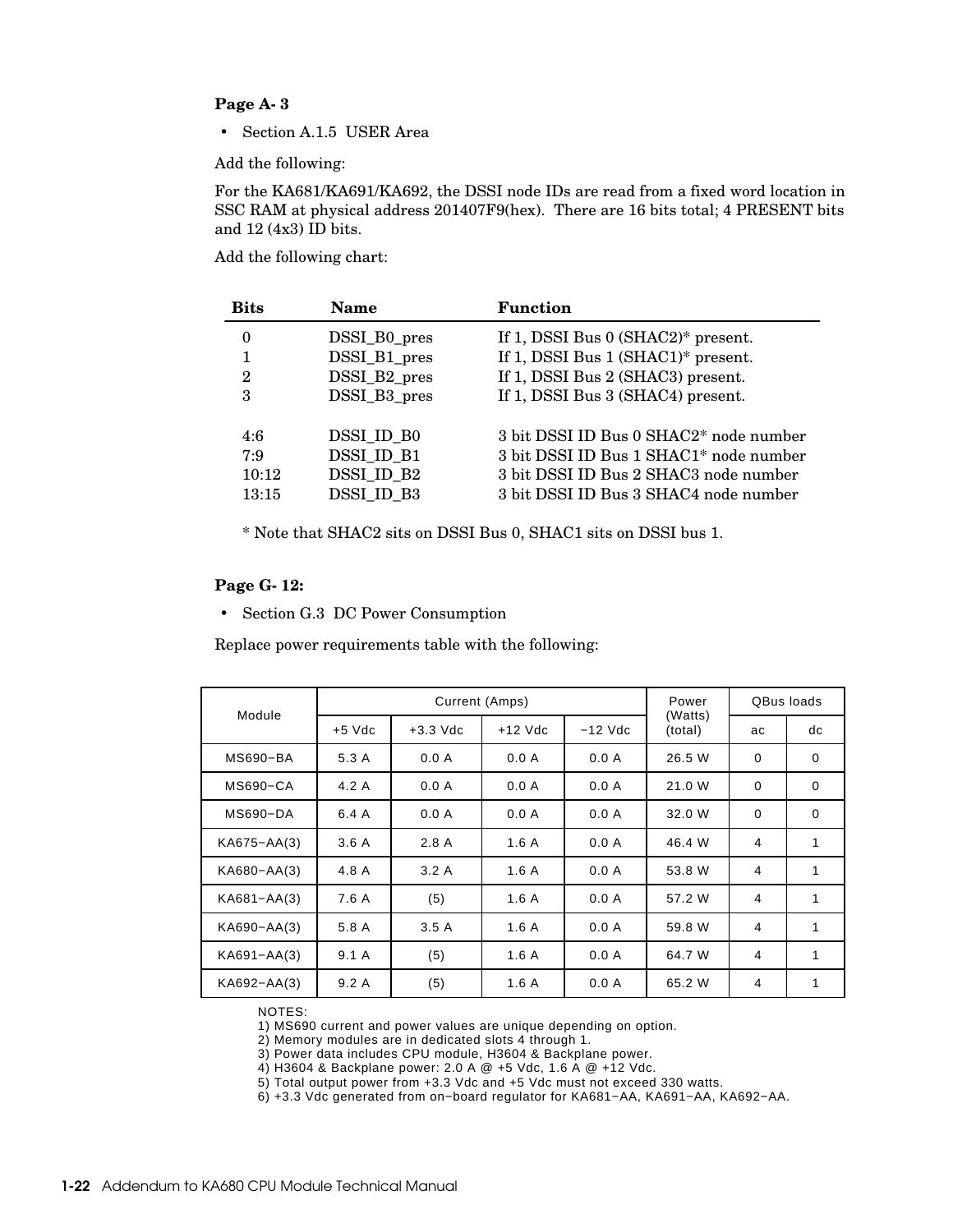# **Page I-3:**

# • Add to KA680 DETAILED LOCAL ADDRESS SPACE MAP (Cont.)

SHAC3 address space (CP1\_OPT\_PRES=0 in BDR<22>)

|                         |                              | Reserved Local Register I/O Space |  |                       | 2000 4400 - 2000 442F              |  |  |
|-------------------------|------------------------------|-----------------------------------|--|-----------------------|------------------------------------|--|--|
|                         | SHAC3 SSWCR                  |                                   |  |                       | 2000 4430                          |  |  |
|                         |                              | Reserved Local Register I/O Space |  |                       | 2000 4434 - 2000 4443              |  |  |
|                         | SHAC3 SSHMA                  |                                   |  |                       | 2000 4444                          |  |  |
|                         | SHAC3 PQBBR                  |                                   |  |                       | 2000 4448                          |  |  |
| SHAC3 PSR               |                              |                                   |  |                       | 2000 444C                          |  |  |
| SHAC3 PESR              |                              |                                   |  |                       | 2000 4450                          |  |  |
| SHAC3 PFAR              |                              |                                   |  |                       | 2000 4454                          |  |  |
| SHAC3 PPR               |                              |                                   |  |                       | 2000 4458                          |  |  |
|                         | SHAC3 PMCSR                  |                                   |  |                       | 2000 445C                          |  |  |
|                         |                              | Reserved Local Register I/O Space |  |                       | 2000 4460 - 2000 447F              |  |  |
|                         | SHAC3 PCQ0CR                 |                                   |  |                       | 2000 4480                          |  |  |
|                         | SHAC3 PCQ1CR                 |                                   |  |                       | 2000 4484                          |  |  |
|                         | SHAC3 PCQ2CR                 |                                   |  |                       | 2000 4488                          |  |  |
|                         | SHAC3 PCQ3CR                 |                                   |  |                       | 2000 448C                          |  |  |
|                         | SHAC3 PDFQCR                 |                                   |  |                       | 2000 4490                          |  |  |
|                         | SHAC3 PMFQCR                 |                                   |  |                       | 2000 4494                          |  |  |
|                         | SHAC3 PSRCR                  |                                   |  |                       | 2000 4498                          |  |  |
| SHAC3 PECR              |                              |                                   |  |                       | 2000 449C                          |  |  |
| SHAC3 PDCR              |                              |                                   |  |                       | 2000 44A0                          |  |  |
| SHAC3 PICR              |                              |                                   |  |                       | 2000 44A4                          |  |  |
|                         | SHAC3 PMTCR                  |                                   |  |                       | 2000 44A8                          |  |  |
|                         | SHAC3 PMTECR                 |                                   |  |                       | 2000 44AC                          |  |  |
|                         | SHAC4 SSWCR                  | Reserved Local Register I/O Space |  |                       | 2000 4600 - 2000 462F<br>2000 4630 |  |  |
|                         |                              |                                   |  |                       |                                    |  |  |
|                         | SHAC4 SSHMA                  | Reserved Local Register I/O Space |  |                       | 2000 4634 - 2000 4643<br>2000 4644 |  |  |
|                         |                              |                                   |  |                       |                                    |  |  |
|                         | SHAC4 PQBBR                  |                                   |  |                       | 2000 4648                          |  |  |
| SHAC4 PSR               |                              |                                   |  |                       | 2000 464C                          |  |  |
| SHAC4 PESR              |                              |                                   |  |                       | 2000 4650                          |  |  |
| SHAC4 PFAR<br>SHAC4 PPR |                              |                                   |  |                       | 2000 4654                          |  |  |
|                         | SHAC4 PMCSR                  |                                   |  |                       | 2000 4658<br>2000 465C             |  |  |
|                         |                              | Reserved Local Register I/O Space |  |                       | 2000 4660 - 2000 467F              |  |  |
|                         |                              |                                   |  |                       | 2000 4680                          |  |  |
|                         | SHAC4 PCQOCR                 |                                   |  |                       | 2000 4684                          |  |  |
|                         | SHAC4 PCQ1CR<br>SHAC4 PCQ2CR |                                   |  |                       | 2000 4688                          |  |  |
|                         |                              |                                   |  |                       |                                    |  |  |
|                         | SHAC4 PCQ3CR                 |                                   |  |                       | 2000 468C                          |  |  |
|                         | SHAC4 PDFQCR<br>SHAC4 PMFOCR |                                   |  |                       | 2000 4690                          |  |  |
|                         | SHAC4 PSRCR                  |                                   |  |                       | 2000 4694                          |  |  |
|                         |                              |                                   |  |                       | 2000 4698                          |  |  |
| SHAC4 PECR              |                              |                                   |  |                       | 2000 469C                          |  |  |
| SHAC4 PDCR              |                              |                                   |  |                       | 2000 46A0                          |  |  |
| SHAC4 PICR              |                              |                                   |  |                       | 2000 46A4                          |  |  |
|                         | SHAC4 PMTCR<br>SHAC4 PMTECR  |                                   |  |                       | 2000 46A8                          |  |  |
|                         |                              | Reserved Local Register I/O Space |  | 2000 46B0 - 2000 7FFF | 2000 46AC                          |  |  |
|                         |                              |                                   |  |                       |                                    |  |  |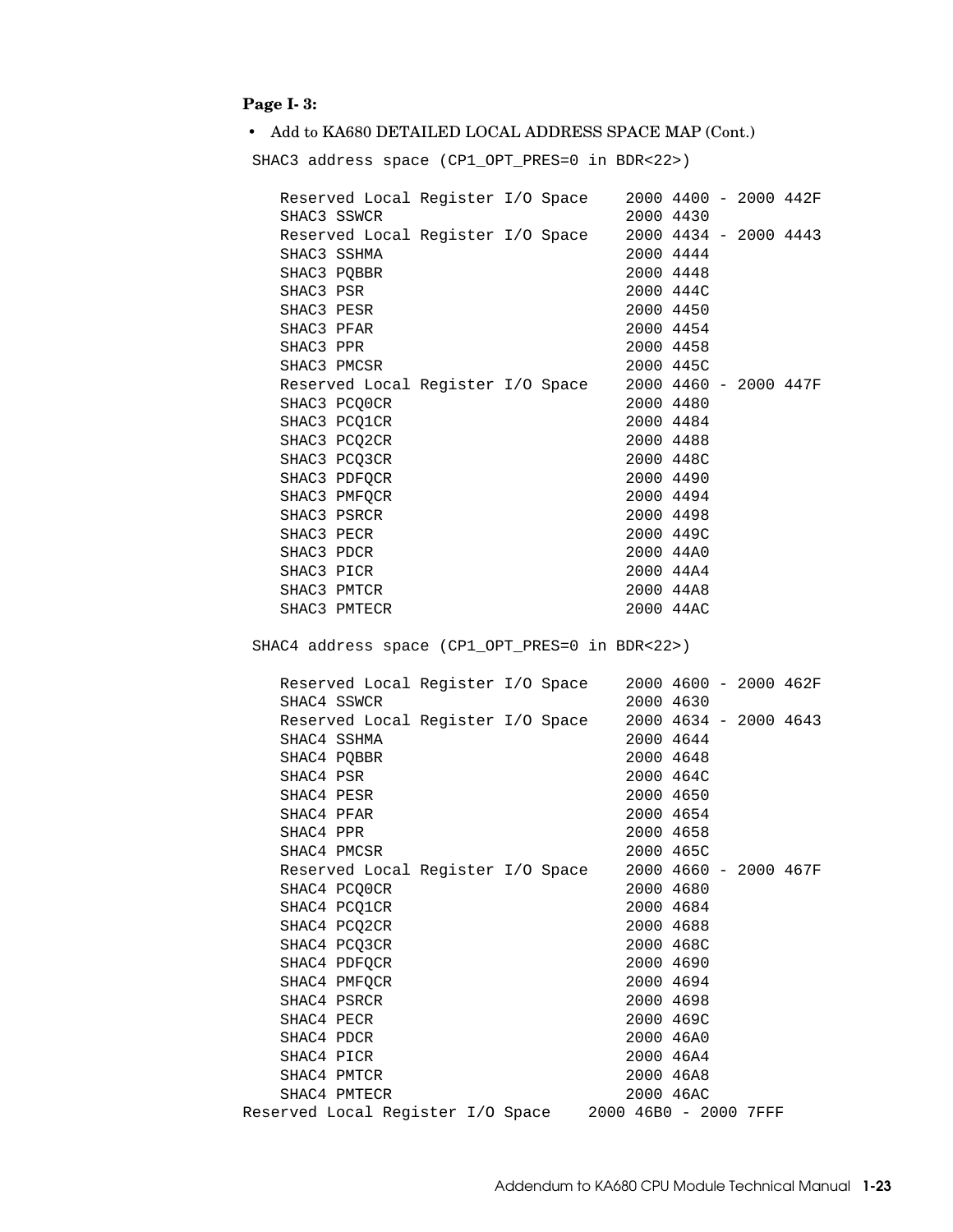# **Pages J-1 through J-8:**

• Replace Appendix J Configurable Machine State with updated version on the following pages: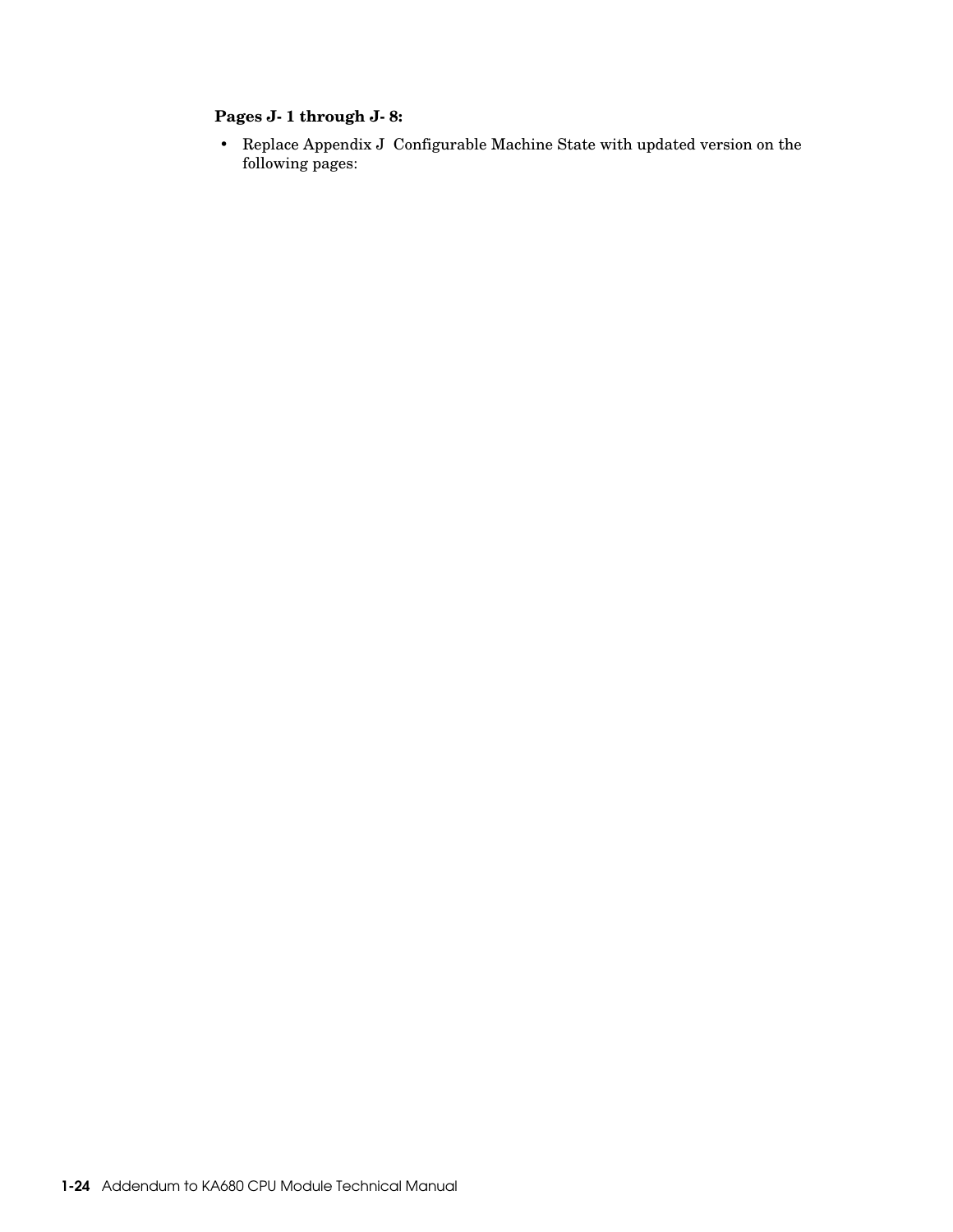# **Configurable Machine State**

The KA675, KA680, KA681, KA690, KA691 and KA692 CPU modules have many control registers that need to be configured for proper operation of the modules. The following list shows the normal state of all configurable bits in the CPU modules as they are left after the successful completion of power-up ROM diagnostics.

KA675, KA680, KA681, KA690, KA691, KA692 Configuration registers and writable bits: (\* = indicates the default state of bit at power-up, before any console code is executed)

All address values are hexidecimal.

# NCA:

|        | CMCDSR: Mode Control and Diagnostic Status Register (2102 0004)                                                                                  |
|--------|--------------------------------------------------------------------------------------------------------------------------------------------------|
| 15:14: | <b>CP2 MT Timer Prescaler</b><br>11 = 144000 cycles* - needed for CQBIC 10ms No Grant<br>timeout                                                 |
| 13:12: | <b>CP1 MT Timer Prescaler</b><br>$00 = 144$ cycles - minimum for passive releases, no<br>cycle should take longer than this                      |
| 11:10: | <b>NDAL Timeout Prescaler</b><br>$00 = 3200$ cycles* - this is longer than both NCA and<br>NMC transactions timeouts, preserves timeout<br>order |
| 9:     | QBUS_TRANS enable (formerly CQBIC_PRESENT)<br>$0 = QBUS_TRANS$ signal disabled* - this is to avoid<br><b>QBUS_TRANS</b> deadlock                 |
| 8:     | IO2 ID enable<br>$1 =$ enabled                                                                                                                   |
| 7:     | Force wrong CP2 bus parity<br>$0 = off^*$ - diagnostic use only                                                                                  |
| 6:     | Force wrong CP1 bus parity<br>$0 = off^*$ - diagnostic use only                                                                                  |
| 5:     | Force wrong NDAL master parity<br>$0 = off^*$ - diagnostic use only                                                                              |
| 4:     | Force wrong NDAL slave parity<br>$0 = off^*$ - diagnostic use only                                                                               |
| 3:     | Enable prefetch<br>$1 =$ enable CP bus prefetch on DMA reads                                                                                     |
| 2:     | Force write buffer hit<br>$0 = \text{off}^*$ - diagnostic use only                                                                               |
| 1:     | Force CP2 bus owner<br>$0 =$ disabled - diagnostic use only                                                                                      |
| 0:     | Force CP1 bus owner<br>$0 =$ disabled - diagnostic use only                                                                                      |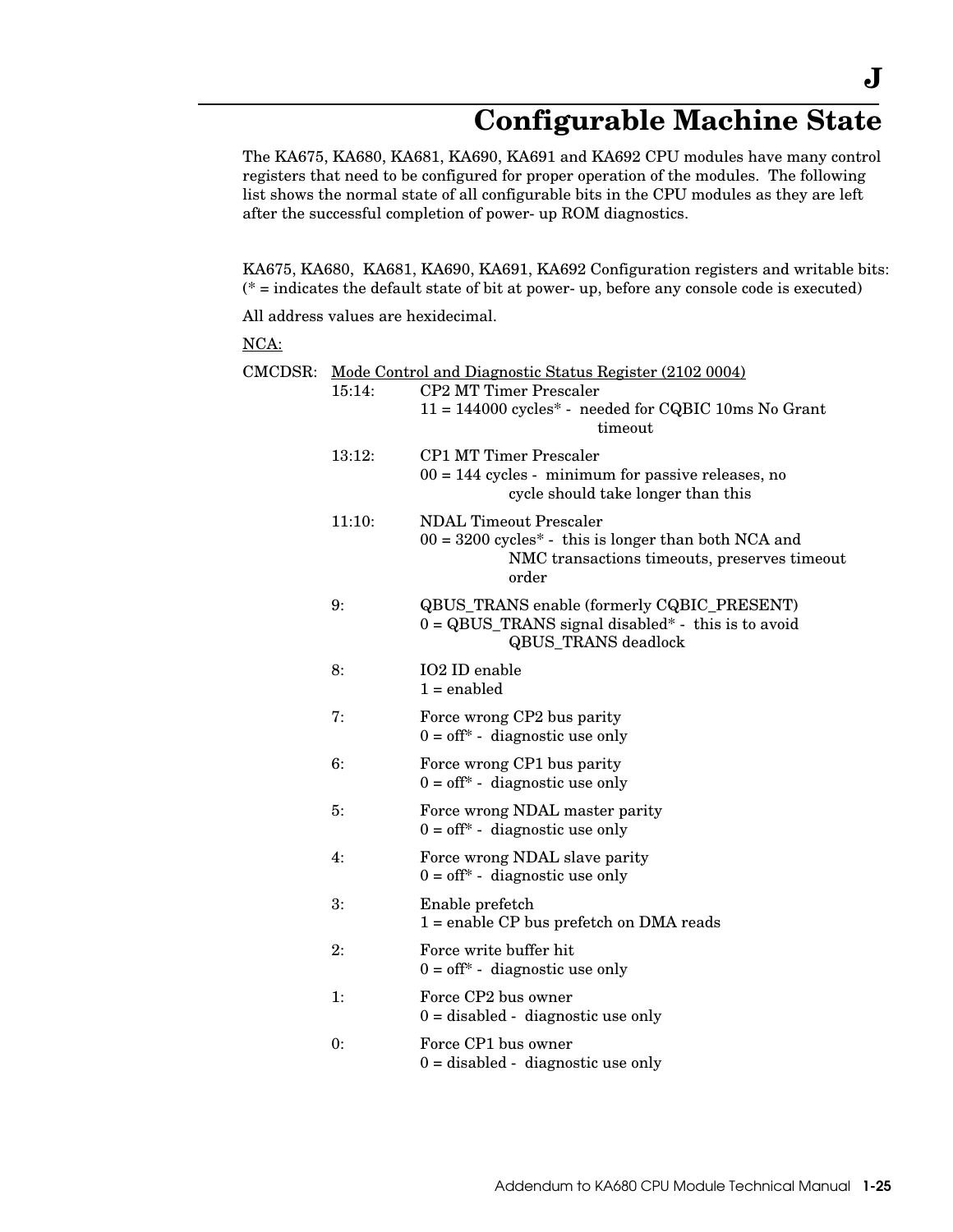| ICCS: | Interval Clock Control and Status Register (2100 0060)<br>NOTE: VMS sets ICCS, NICR to proper values |                                                                                            |  |
|-------|------------------------------------------------------------------------------------------------------|--------------------------------------------------------------------------------------------|--|
|       | 6:                                                                                                   | Interrupt enable<br>$0 =$ disabled*                                                        |  |
|       | 5:                                                                                                   | Single step<br>$0 = \text{off*}$                                                           |  |
|       | 4:                                                                                                   | Transfer<br>$0 =$ disabled*                                                                |  |
|       | 0:                                                                                                   | Run - increment every 1 us<br>$0 =$ do not increment*                                      |  |
| NICR: | 31:0                                                                                                 | Next Interval Count Register (2100 0064)<br>Initial count value for ICR (FFFFD8F0* (10ms)) |  |

# NMC:

| MEMCON_0- 7: | Memory Configuration Registers (2101 8000 thru 2101 801C)<br>NOTE: Diagnostics set these registers based on available memory |
|--------------|------------------------------------------------------------------------------------------------------------------------------|
| 31:          | Base Address Valid<br>$0 = \text{not valid}^*$<br>$1 =$ valid                                                                |
| 28:24:       | Base Address (0 on reset)<br>1MB RAM - all address bits used<br>$4MB RAM - only < 28:26$ used                                |
| 2:1          | RAM size<br>$00 = 1MB$ RAM*<br>$01 = 1MB$ RAM<br>$10 = 4MB$ RAM<br>$11 =$ non- existent bank                                 |
| 0:           | Mode<br>$1 = 64$ - bit mode                                                                                                  |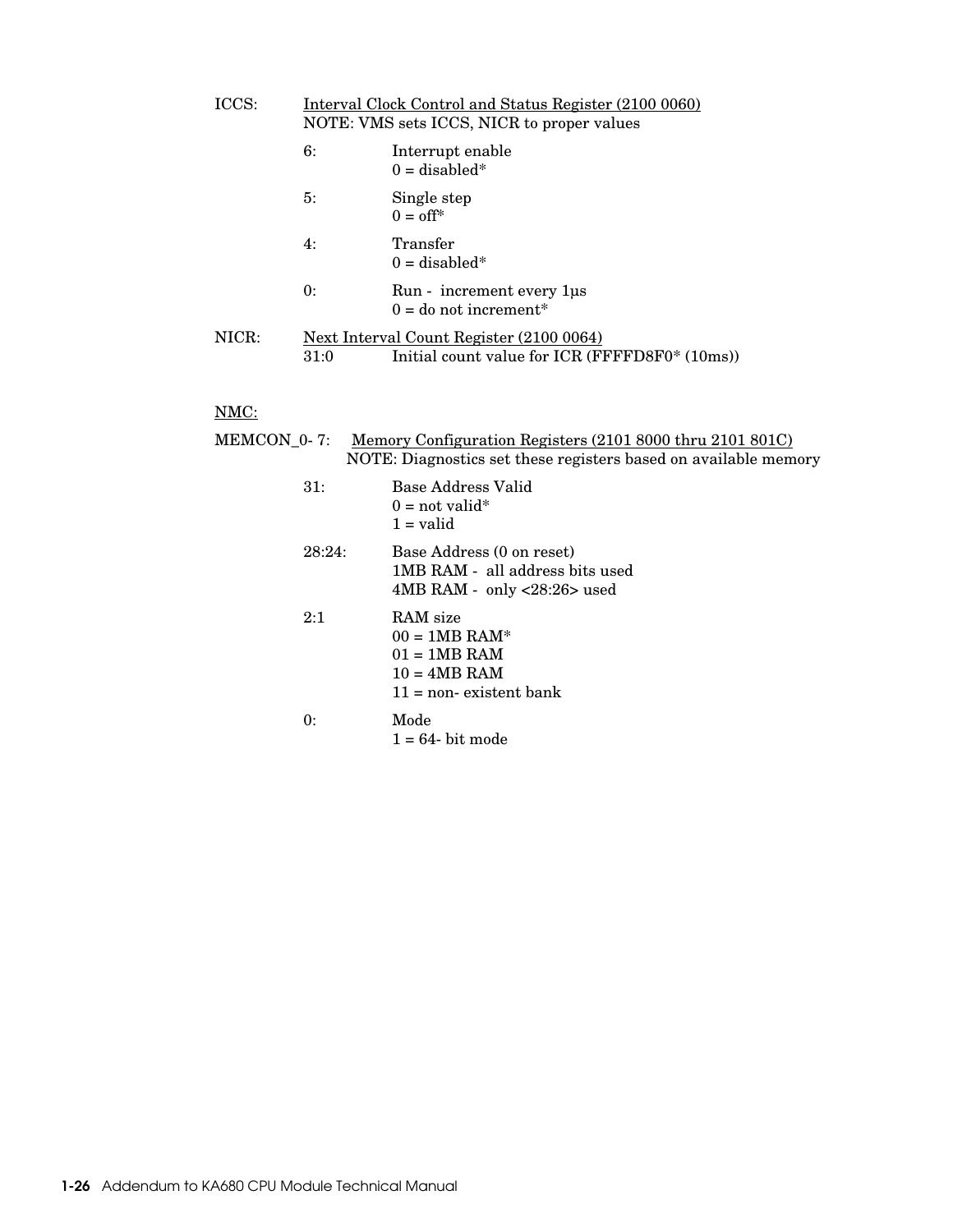|        | 31:    | MMCDSR: Mode Control and Diagnostic Status Register (2101 8048)<br>Fast Diagnostic Mode (FDM)                  |
|--------|--------|----------------------------------------------------------------------------------------------------------------|
|        |        | $0 =$ disabled* - diagnostic use only                                                                          |
|        | 30:    | FDM Second pass<br>$0 =$ disabled* - diagnostic use only                                                       |
|        | 29:    | Diagnostic Checkbit mode<br>$0 =$ disabled* - diagnostic use only                                              |
|        | 28:    | QBus on I01<br>$0 = QB$ us on $IO2*$                                                                           |
|        | 27:    | Enable soft error log (NDAL & memory related)<br>$0 =$ disabled* - VMS enables this                            |
|        | 26:    | Flush BCache<br>$0 =$ don't flush*                                                                             |
|        | 24:17: | Memory diagnostic check bits<br>0 - meaningful only in diagnostic check mode* (may or<br>may not be read as 0) |
|        | 8:7:   | <b>NDAL Timeout Scaler</b><br>$00 = 2600$ cycles <sup>*</sup> - maximum, to preserve timeout order             |
|        | 6:     | Disable memory error<br>$0 =$ memory errors detected and corrected*                                            |
|        | 5:     | Refresh interval timer select<br>$0 = 328$ cycles* (KA680,KA681.KA690,KA691,KA692)<br>$1 = 244$ cycles (KA675) |
|        | 4:2:   | Force wrong parity on NDAL transactions<br>$0 = \text{off}^*$ - diagnostic use only                            |
|        | 1:     | Disable memory refresh<br>$0 =$ memory refreshed*                                                              |
|        | 0:     | Force refresh<br>$0 = normal$ refresh*                                                                         |
| MOAMR: |        | O- bit Address and Mode Register (2101 804C)                                                                   |
|        | 16:    | Ignore O- bit mode<br>$0 = O$ - bits checked*                                                                  |
|        | 15:    | Disable O- bit error<br>$0 = O$ - bit errors detected*                                                         |
|        | 14:6:  | O- bit segment address $(0^*)$ - meaningful only during<br>O- bit data register access                         |
|        | 5:3:   | O- bit mask (0*) - meaningful only during O- bit data<br>register access                                       |
|        | 2:0:   | O-bit operation mode<br>$000$ = reconstruction mode* - meaningful only during<br>O- bit data register access   |
| MODR:  |        | O- bit Data Registers (2101 0000 thru 2101 7FFF)                                                               |
|        | 23:12: | O- bit field $1(0^*)$ - used only during Fast Memory test                                                      |
|        | 11:0:  | O- bit field $0(0^*)$ - used only during Fast O- bit test<br>mode                                              |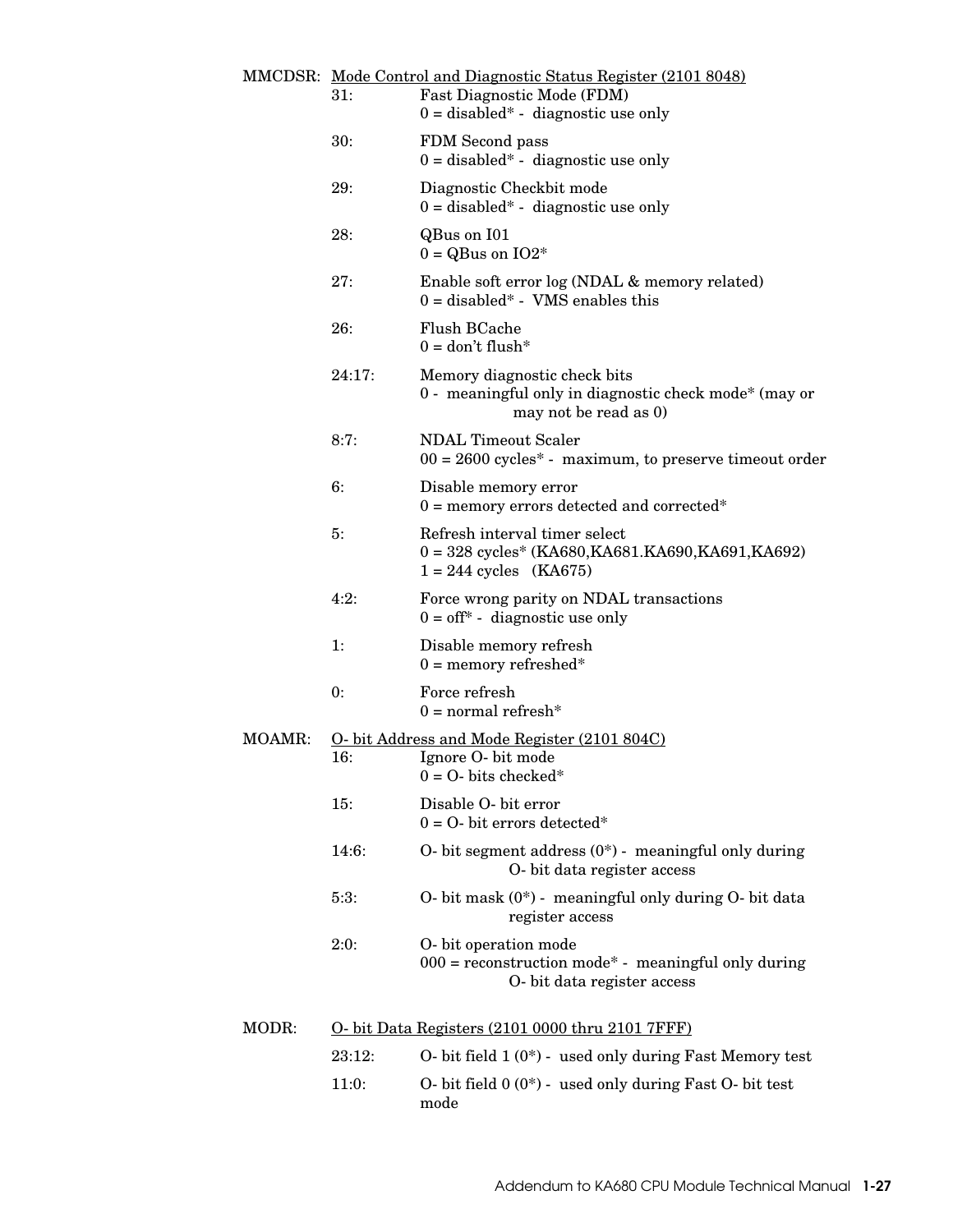| NVAX:   |        |                                                                                                                                               |
|---------|--------|-----------------------------------------------------------------------------------------------------------------------------------------------|
| CPUID:  | 7:0:   | CPU ID Register (IPR E)<br>CPU identification = $0$ (for single processor config.)                                                            |
| SID:    |        | System Identification Register (IPR 3E)<br>NOTE: this register may only be written by microcode                                               |
|         | 31:24: | CPU type - 13(hex) (NVAX code)                                                                                                                |
|         | 13:8:  | Patch revision                                                                                                                                |
|         | 7:0:   | Microcode revision                                                                                                                            |
| ICSR:   | 0:     | <u>IBox Control and Status Register (IPR D3)</u><br>VIC enable<br>$0^*$ = disabled (KA675)<br>1 = enabled (KA680, KA681, KA690, KA691, KA692) |
| ECR     | 13:    | <b>EBox Control Register (IPR 7D)</b><br>FBox test enable<br>$0 =$ disabled* - diagnostic use only                                            |
|         | 7:     | Interval time mode<br>$1 = full CPU implemented interval timer$                                                                               |
|         | 5:     | S <sub>3</sub> stall timeout<br>$0 = \text{counts cycles}$ w/ timeout_enable asserted* (~3 sec)                                               |
|         | 3:     | FBox stage 4 bypass<br>$1 =$ enabled - result from stage 3 passed directly to<br>FBox output interface (improves FBox latency)                |
|         | 2:     | S3 external time base timeout<br>$0 =$ disabled* - use internal time base                                                                     |
|         | 1:     | FBox enable<br>$1 =$ enabled                                                                                                                  |
|         | 0:     | Vector present<br>$0 = no^*$ - no vector option available at this time                                                                        |
|         | 0:     | MMAPEN: Memory Map Enable Register (IPR E6)<br>Memory map enable<br>$0 =$ disabled* - VMS enables this                                        |
| PAMODE: | 0:     | Physical Address Mode Register (IPR E7)<br>Physical address mode                                                                              |

 $0$  = 30- bit physical address space\*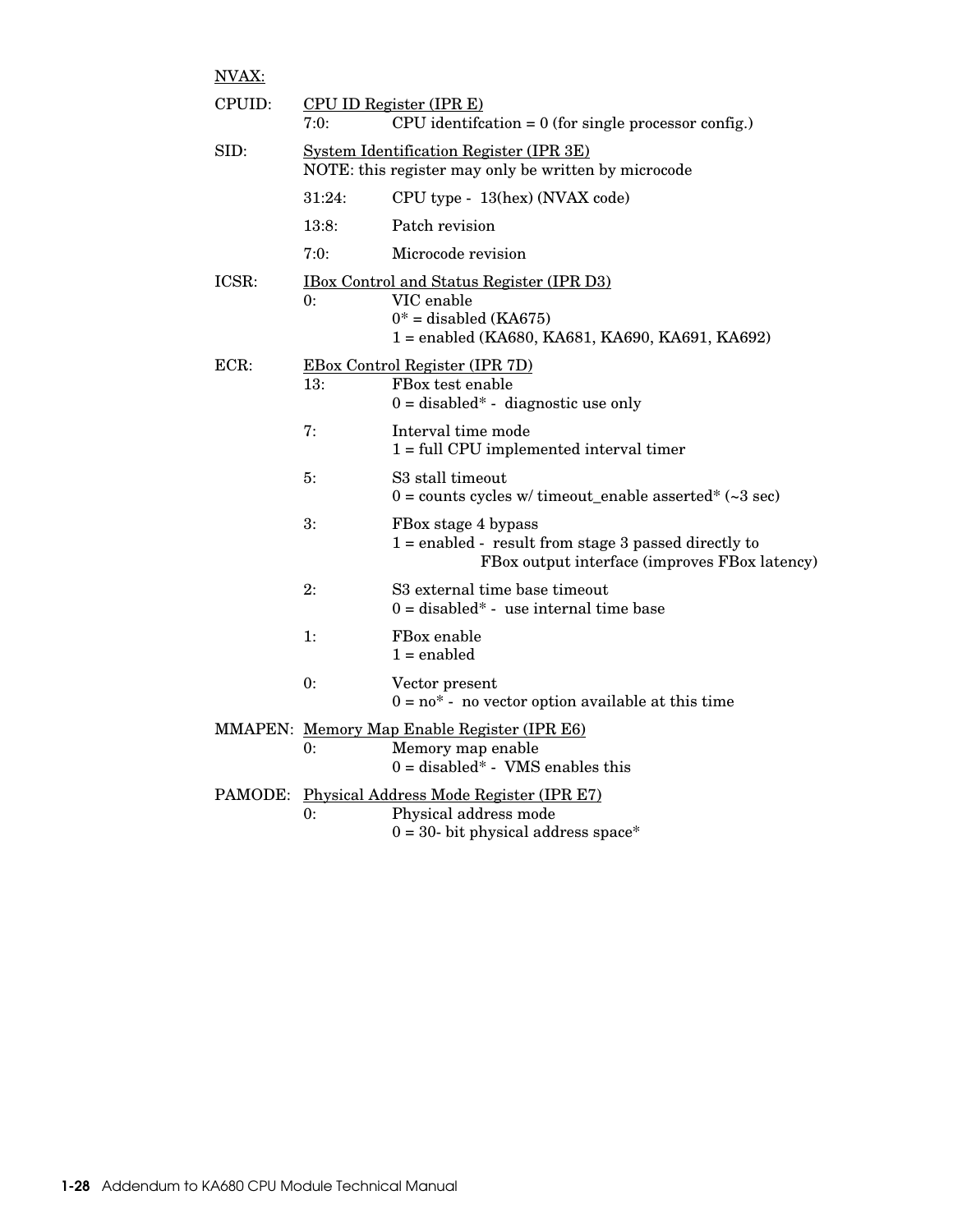| PCCTL: | 8:     | PCache Control Register (IPR F8)<br>PCache Electrical disable<br>$0 = PCache$ enabled*                                                                                          |
|--------|--------|---------------------------------------------------------------------------------------------------------------------------------------------------------------------------------|
|        | 7:5    | MBox performance monitor mode<br>0 - diagnostic use only*                                                                                                                       |
|        | 4:     | PCache error enable<br>$1 =$ enables PCache error detection                                                                                                                     |
|        | 3:     | Bank select during force hit mode<br>$0 = left$ bank selected if force hit mode enabled*<br>- diagnostic use only                                                               |
|        | 2:     | Force hit<br>$0 =$ disabled* - diagnostic use only                                                                                                                              |
|        | 1:     | I_enable<br>1 = enable PCache for IREAD, INVAL, I_CF commands                                                                                                                   |
|        | 0:     | D_enable<br>1 = enable PCache for INVAL, D- stream read/write/fill<br>commands                                                                                                  |
| CCTL:  |        | CBox Control Register (IPR A0)                                                                                                                                                  |
|        | 30:    | Software ETM<br>$0 =$ disabled* - diagnostic use only                                                                                                                           |
|        | 16:    | Force NDAL parity error<br>$0 = off^*$ - diagnostic use only                                                                                                                    |
|        | 15:11: | Performance monitoring BCache access and hit type<br>$0 =$ configures BCache for performance monitoring*<br>meaningful only during performance monitoring                       |
|        | 10:    | Disable CBox write packer<br>$0 =$ write packer enabled* - improves write latency                                                                                               |
|        | 9:     | Read timeout counter test<br>$0 = \text{test}$ disabled* - use external time base for read<br>timeout counter                                                                   |
|        | 8:     | Software ECC<br>$0 =$ use correct $\mathrm{ECC}^*$                                                                                                                              |
|        | 7:     | Disable BCache errors<br>$0 = BCache$ errors detected*                                                                                                                          |
|        | 6:     | Force Hit<br>$0 =$ disabled* - diagnostic use only                                                                                                                              |
|        | 5:4:   | <b>BCache</b> size<br>$00 = 128 \text{ KB}^* (\text{KA675}, \text{KA680}, \text{KA681})$<br>$10 = 512$ KB (KA690, KA691)<br>$11 = 2 \text{ MB (KA692)}$                         |
|        | 3:2:   | Data store speed<br>$00 = 2$ cycle read, 3 cycle write* (KA690,KA691)<br>$01 = 3$ cycle read, 4 cycle write (KA680, KA681, KA692)<br>$10 = 4$ cycle read, 5 cycle write (KA675) |
|        | 1:     | Tag store speed<br>$0 = 3$ cycle read, 3 cycle write* (KA690, KA691, KA692)<br>$1 = 4$ cycle read, 4 cycle write $(KA675, KA680, KA681)$                                        |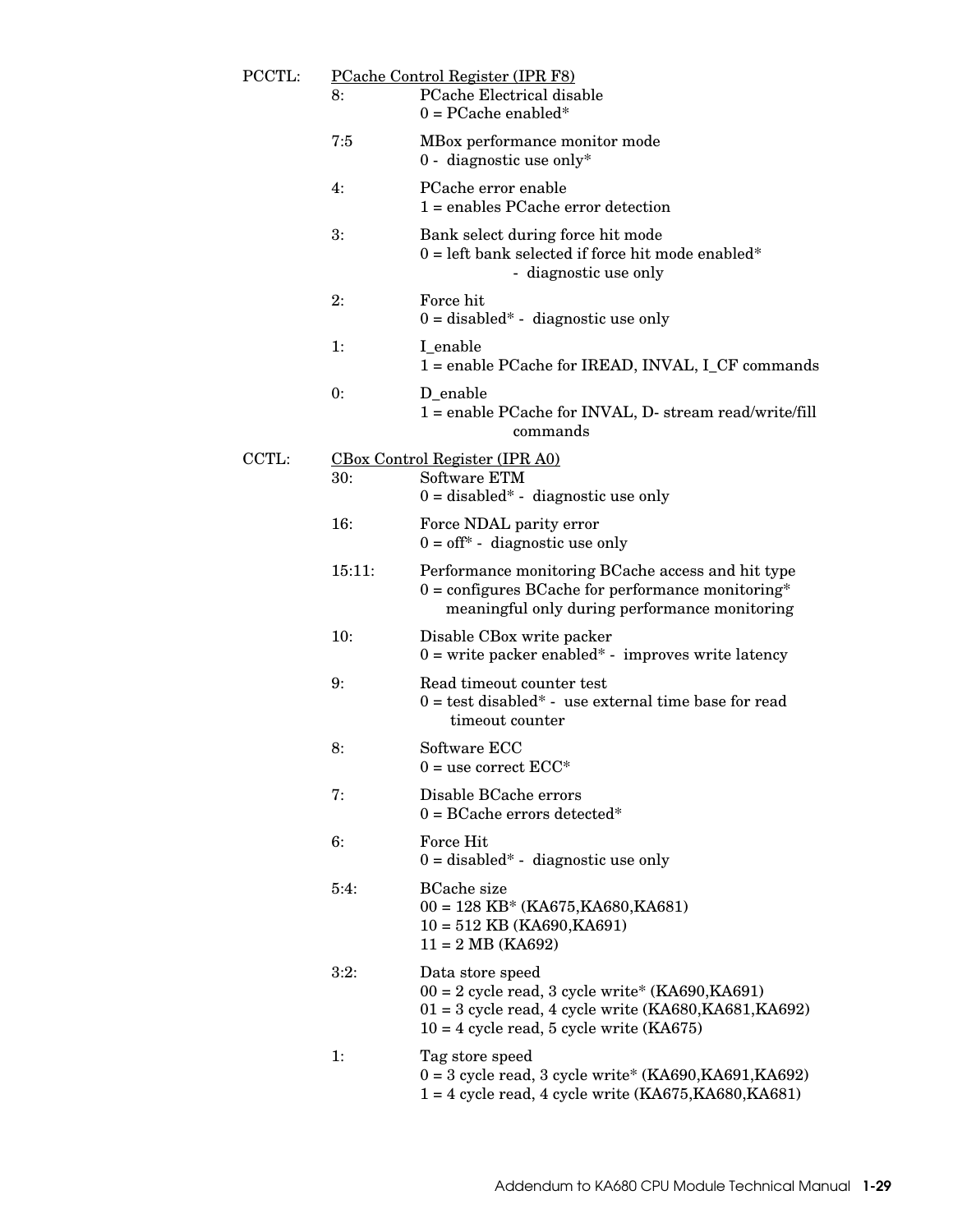| $\mathbf{0}$ | Enable BCache |
|--------------|---------------|
|              | $1 =$ enabled |

| CQBIC: |        |                                                                                                                               |
|--------|--------|-------------------------------------------------------------------------------------------------------------------------------|
| SCR:   | 14:    | System Configuration Register (2008 0000)<br>Halt enable<br>1 = BHALT to CQBIC HALTIN pin to cause halts                      |
|        | 12:    | Page prefetch disable<br>$1 = map$ prefetch disabled - historical latency reasons                                             |
|        | 7:     | Restart enable<br>$0 = QB$ us restart causes ARB power- up reset <sup>*</sup>                                                 |
|        | 3:1:   | ICR offset address select bits<br>$0 =$ no effect (AUX mode not supported)*                                                   |
| ICR:   | 8:     | Interprocessor Communication Register (2000 1F40)<br>AUX Halt<br>$0 =$ no halt (AUX mode not supported)                       |
|        | 6:     | ICR interrupt enable<br>$0 =$ interprocessor interrupts disabled - only<br>uniprocessor config. allowed                       |
|        | 5:     | Local memory external access enable<br>$0 =$ external access disabled* - VMS will configure map                               |
| QBMBR: | 28:15: | Q- Bus Map Base Address Register (2008 0010)<br>address where 8K QBus mapping registers are located<br>(VMS reconfigures map) |

# SHAC:

NOTE: all SHAC registers are subsequently configured by VMS driver. SHAC1 addresses shown. Base address for SHAC2 = 2000 4200, SHAC3 = 2000 4400, SHAC4 = 2000 4600.

| PQBBR: | 20:0:  | Port Queue Block Base Register (2000 4048)<br>upper bits of physical address of base of Port Queue<br>block. Contains HW version, FW version, shared host<br>memory version and CI port maintenance ID at power-up. |
|--------|--------|---------------------------------------------------------------------------------------------------------------------------------------------------------------------------------------------------------------------|
| PPR:   | 31:29: | Port Parameter Register (2000 4058)<br>Cluster size. For SHAC value $= 0$ .                                                                                                                                         |
|        | 28:16: | Internal buffer length = $0^*$ (For SHAC value = $1010$ (hex))                                                                                                                                                      |
|        | 7:0:   | Port number. Same as SHAC's DSSI ID.                                                                                                                                                                                |
| PMCSR: | 2:     | Port Maintenance Control and Status Register (2000 405C)<br>Interrupt enable<br>$0 =$ disabled*                                                                                                                     |
|        | 1:     | Maintenance timer disable<br>$0 =$ enabled*                                                                                                                                                                         |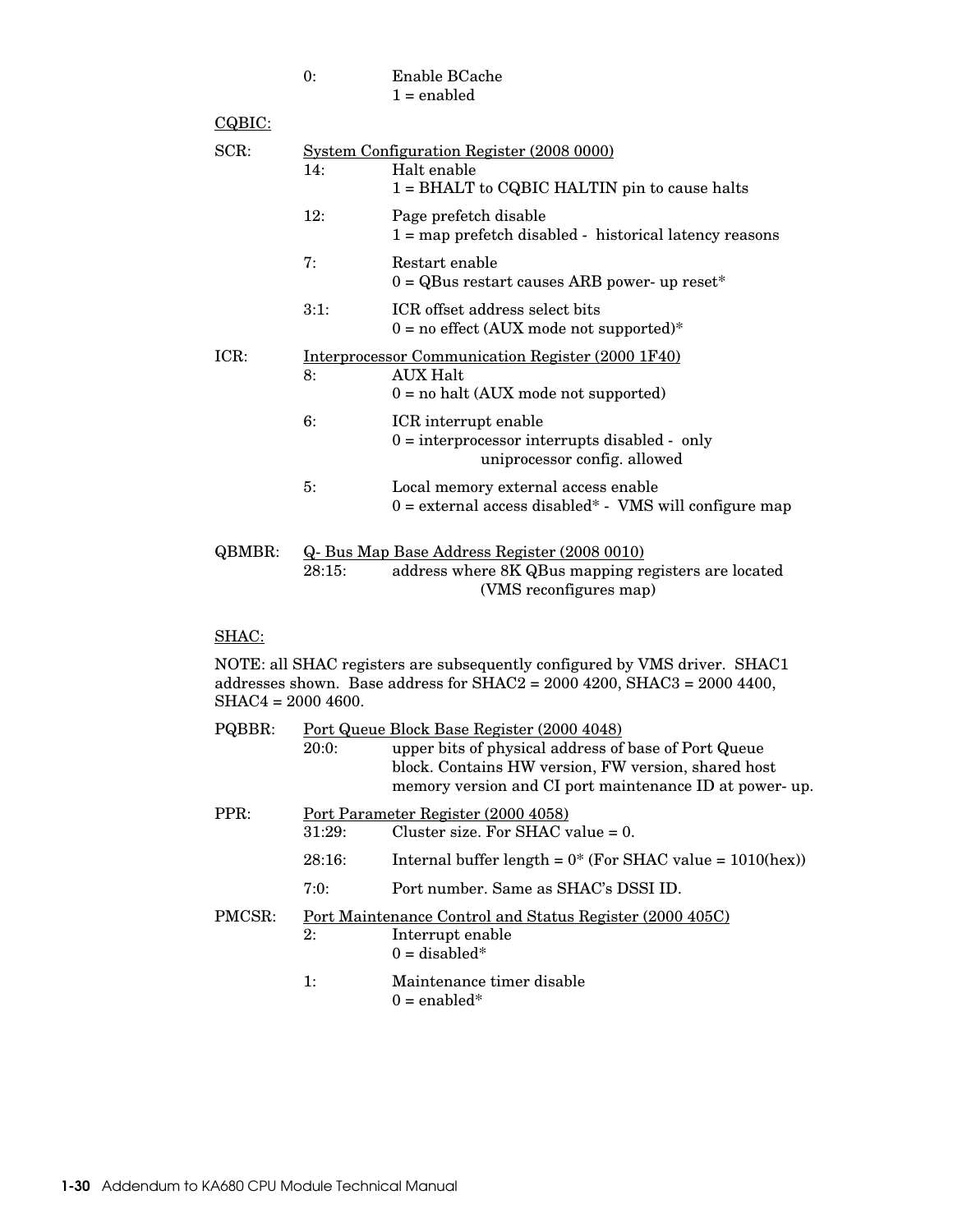SGEC:

|         | NOTE: all SGEC registers are susequently configured by VMS driver |  |
|---------|-------------------------------------------------------------------|--|
| NICSRO. | Voctor Address IDI Synch/Asynch Register (2000 8000)              |  |

| NICSR0: | 31:30:                                  | Vector Address, IPL, Synch/Asynch Register (2000 8000)<br>Interrupt priority<br>$00 = 14*$                                                                                              |
|---------|-----------------------------------------|-----------------------------------------------------------------------------------------------------------------------------------------------------------------------------------------|
|         | 29:                                     | Synch/Asynch bus master operating mode<br>$0 =$ asynchronous*                                                                                                                           |
|         | 15:0:                                   | Interrupt vector = $0003$ (hex)*                                                                                                                                                        |
| NICSR6: | 30:                                     | <u>Command and Mode Register (2000 8018)</u><br>Interrupt enable<br>$0 =$ disabled*                                                                                                     |
|         | 28:25:                                  | Burst limit mode<br>maximum number of longwords transferred in a single<br>DMA burst. $1^*$ , 2, 4, 8 when NICSR6<19> is 0<br>$(1*, 4 \text{ when NICSR6} < 19 > \text{ is } 1).$       |
|         | 20:                                     | Boot message enable mode<br>$0 =$ disabled*                                                                                                                                             |
|         | 19:                                     | Single cycle enable mode<br>$0 =$ disabled*                                                                                                                                             |
|         | 11:                                     | Start/Stop transmission command<br>$0 = \text{SGEC}$ transmission process in stopped state*                                                                                             |
|         | 10:                                     | Start/Stop reception command<br>$0 = \text{SGEC}$ reception process in stopped state*                                                                                                   |
|         | 9:8:                                    | Operating mode<br>$00 = normal mode*$                                                                                                                                                   |
|         | 7:                                      | Disable data chaining mode<br>$0 =$ frames too long for current receive buffer will be<br>transferred to the next buffer(s) in receive list*                                            |
|         | 6:                                      | Force collision mode (internal loopback mode only)<br>$0 = no$ collision*                                                                                                               |
|         | 3:                                      | Pass bad frames mode<br>$0 =$ bad frames discarded*                                                                                                                                     |
|         | 2:1:                                    | Address filtering mode<br>$00 = normal mode*$                                                                                                                                           |
| NICSR7: | <u>System Base Register (2000 801C)</u> |                                                                                                                                                                                         |
|         | 29:0:                                   | System base address - physical starting address of<br>the VAX system page table (unpredictable after reset)                                                                             |
| NICSR9: | 31:16:                                  | Watchdog Timers Register (2000 8024)<br>Receive watchdog timeout<br>$0 =$ never timeout*<br>$default = 1250 = 2$ ms<br>$range = 72 \text{ }\mu\text{s} (45) \text{ to } 100 \text{ ms}$ |
|         | 15:0:                                   | Transmit watchdog timeout<br>$0 =$ never timeout*<br>$default = 1250 = 2$ ms<br>$range = 72 \text{ }\mu\text{s} (45) \text{ to } 100 \text{ ms}$                                        |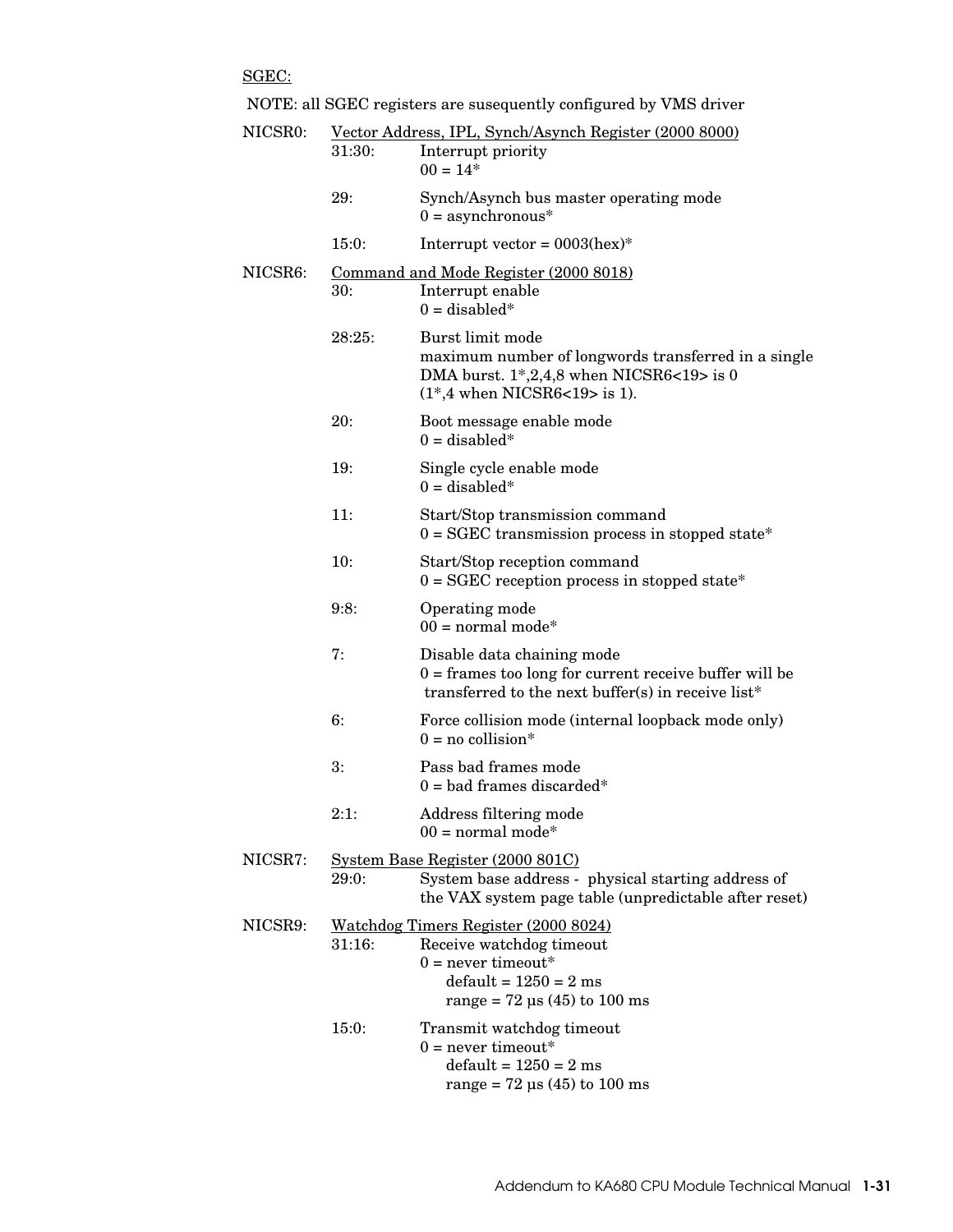| <u>טטט.</u> |        |                                                                                                                                                                 |
|-------------|--------|-----------------------------------------------------------------------------------------------------------------------------------------------------------------|
| SSCBAR:     | 29:0   | SSC Base Address Register (2014 0000)<br>$20140000$ (hex) = Base address*                                                                                       |
| SSCCR:      | 27:    | SSC Configuration Register (2014 0010)<br>Interrupt vector disable<br>$0 =$ interrupt vector enabled*                                                           |
|             | 25:24: | <b>IPL</b> Level<br>$00 = 14*$                                                                                                                                  |
|             | 23:    | ROM access time<br>$0 = 350$ ns*                                                                                                                                |
|             | 22:20: | ROM size<br>$101 = 256KB$                                                                                                                                       |
|             | 18:16: | Halt protected space<br>$101 = 20040000 - 2007$ FFFF(hex) (historical)                                                                                          |
|             | 15:    | Control P enable<br>$0 = 20$ spaces recognized as break*, not control- p<br>(historical)                                                                        |
|             | 14:12: | Terminal UART baud rate<br>$101 = 9600$ (historical)                                                                                                            |
|             | 6:     | Programmable address strobe 1 ready enable (for BDR)<br>$1 =$ ready asserted after address strobe                                                               |
|             | 5:4:   | Programmable address strobe 1 enable (for BDR)<br>$11 = read enabled, write enabled$                                                                            |
|             | 2:     | Programmable address strobe 0 ready enable<br>$0 = no$ ready after address strobe* - not used                                                                   |
|             | 1:0:   | Programmable address strobe 0 enable<br>$00 =$ read disabled, write disabled* - not used                                                                        |
| RXCS:       | 6:     | Console Receiver Control and Status Register (2014 0080)<br>Interrupt enable<br>$0 =$ disabled* - polled in console mode                                        |
| TXCS:       | 6:     | Console Transmitter Control and Status Register (2014 0088)<br>Interrupt enable<br>$0 =$ disabled*                                                              |
|             | 2:     | Loopback enable<br>$0 =$ disabled* - diagnostic use only                                                                                                        |
|             | 0:     | <b>Break transmit</b><br>$0 =$ terminate SPACE condition*                                                                                                       |
| CBTCR:      | 23:0:  | SSC Bus Time Out Register (2014 0020)<br>Bus timeout interval = $4000$ (hex) (16.384 ms)<br>range = 1 to $\text{FFFFFF}$ (hex) (1 µs to 16.77 sec)              |
|             | 29:2:  | ADSOMTR: Programmable Address Strobe 0 Match Register (2014 0130)<br>Match address<br>$0 =$ disabled* (this strobe is used during EEPROM<br>reprogramming only) |